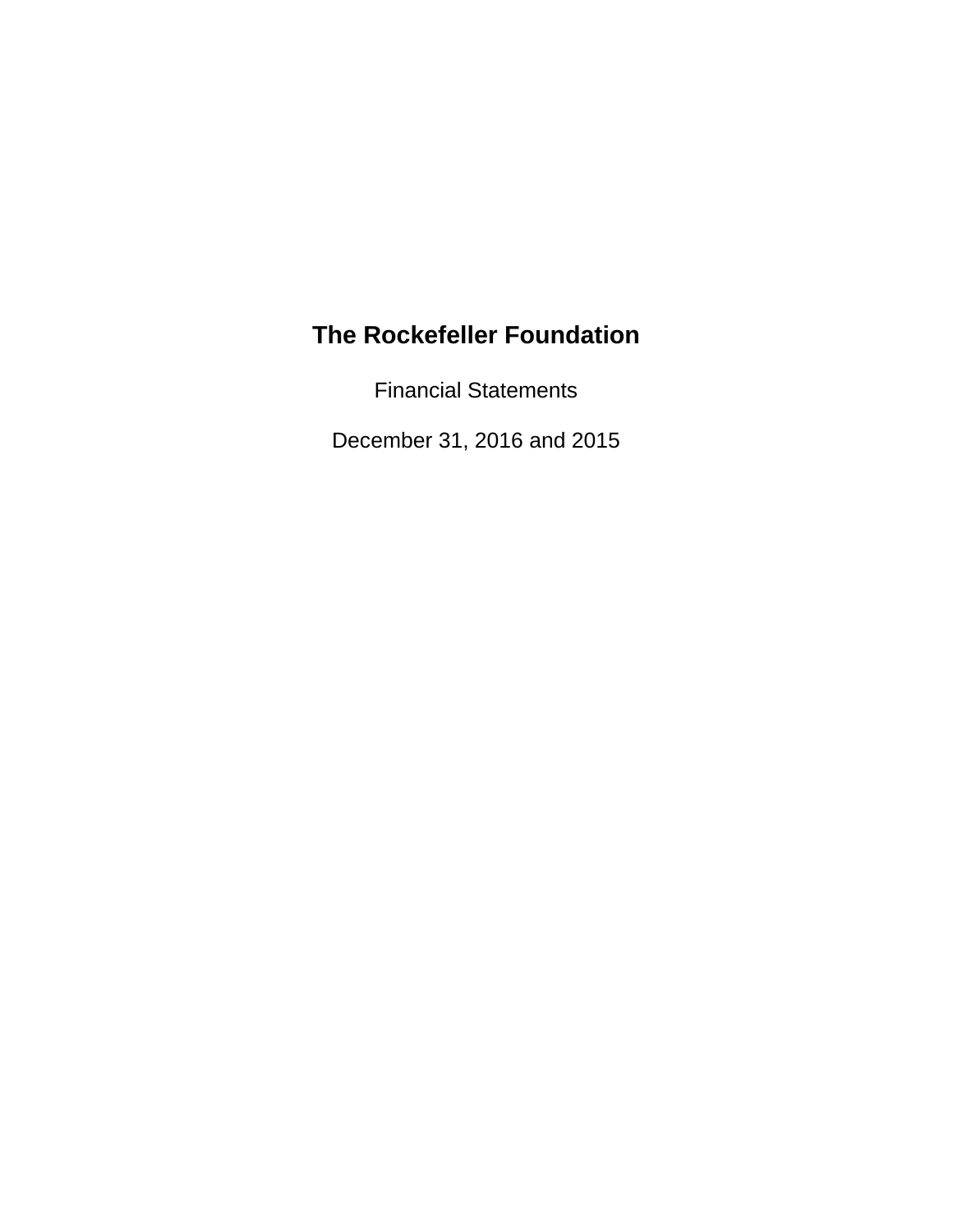

#### **Independent Auditors' Report**

**Board of Trustees The Rockefeller Foundation** 

We have audited the accompanying financial statements of The Rockefeller Foundation (the "Foundation"), which comprise the statements of financial position as of December 31, 2016 and 2015, and the related statements of activities and cash flows for the years then ended, and the related notes to the financial statements.

#### *Management's Responsibility for the Financial Statements*

Management is responsible for the preparation and fair presentation of these financial statements in accordance with accounting principles generally accepted in the United States of America; this includes the design, implementation, and maintenance of internal control relevant to the preparation and fair presentation of financial statements that are free from material misstatement, whether due to fraud or error.

#### *Auditors' Responsibility*

Our responsibility is to express an opinion on these financial statements based on our audits. We conducted our audits in accordance with auditing standards generally accepted in the United States of America. Those standards require that we plan and perform the audit to obtain reasonable assurance about whether the financial statements are free from material misstatement.

An audit involves performing procedures to obtain audit evidence about the amounts and disclosures in the financial statements. The procedures selected depend on the auditor's judgment, including the assessment of the risks of material misstatement of the financial statements, whether due to fraud or error. In making those risk assessments, the auditor considers internal control relevant to the entity's preparation and fair presentation of the financial statements in order to design audit procedures that are appropriate in the circumstances, but not for the purpose of expressing an opinion on the effectiveness of the entity's internal control. Accordingly, we express no such opinion. An audit also includes evaluating the appropriateness of accounting policies used and the reasonableness of significant accounting estimates made by management, as well as evaluating the overall presentation of the financial statements.

We believe that the audit evidence we have obtained is sufficient and appropriate to provide a basis for our audit opinion.

#### *Opinion*

In our opinion, the financial statements referred to above present fairly, in all material respects, the financial position of The Rockefeller Foundation, as of December 31, 2016 and 2015, and the changes in its net assets and its cash flows for the years then ended in accordance with accounting principles generally accepted in the United States of America.

PKF O'Connor Davies, LLP

June 21, 2017

PKF O'CONNOR DAVIES, LLP 665 Fifth Avenue, New York, NY 10022 I Tel: 212.867.8000 or 212.286.2600 I Fax: 212.286.4080 I www.pkfod.com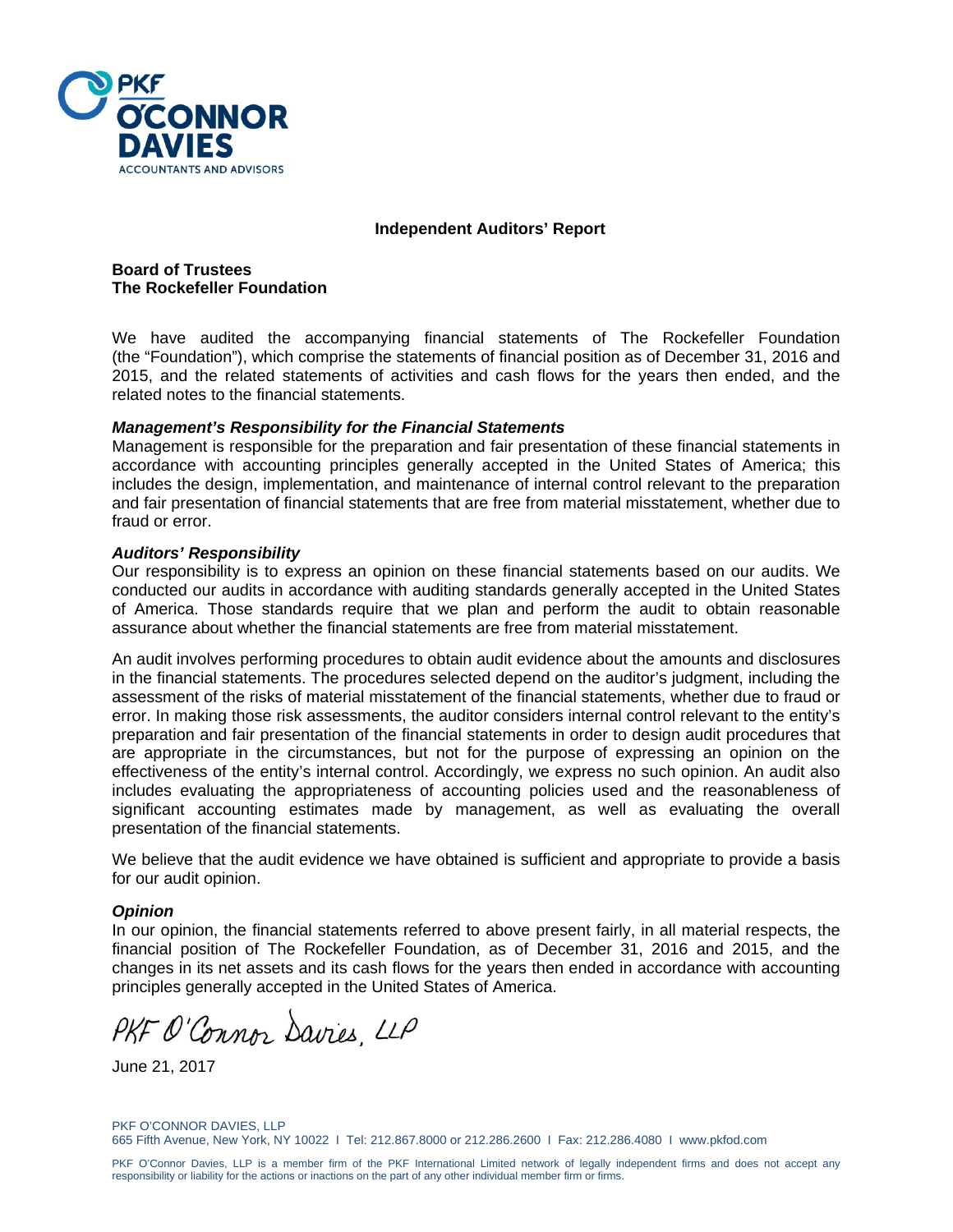# Statements of Financial Position (Amounts in thousands)

|                                                         | December 31 |           |    |           |
|---------------------------------------------------------|-------------|-----------|----|-----------|
|                                                         |             | 2016      |    | 2015      |
| <b>ASSETS</b>                                           |             |           |    |           |
| Cash and cash equivalents                               | \$          | 16,629    | \$ | 5,943     |
| Redemptions, dividends, interest, and other receivables |             | 1,880     |    | 684       |
| Prepaid Federal excise and unrelated                    |             |           |    |           |
| business income taxes                                   |             | 4,523     |    | 2,456     |
| Investments                                             |             | 4,015,326 |    | 4,097,748 |
| Program related investments                             |             | 23,084    |    | 21,564    |
| Property, furniture, fixtures and equipment, net        |             | 11,324    |    | 20,060    |
| Prepaid pension cost                                    |             | 13,902    |    | 12,652    |
| Other assets                                            |             |           |    | 62        |
| <b>Total Assets</b>                                     | \$          | 4,086,668 | \$ | 4,161,169 |
| <b>LIABILITIES AND NET ASSETS</b><br>Liabilities        |             |           |    |           |
| Accounts payable and accrued expenses                   | \$          | 9,029     | \$ | 8,851     |
| Line of credit payable                                  |             |           |    | 45,000    |
| Grants payable                                          |             | 95,988    |    | 69,569    |
| Term loan payable                                       |             | 11,824    |    | 13,555    |
| Interest rate swap liability                            |             | 134       |    | 266       |
| Deferred federal excise tax                             |             | 15,127    |    | 12,070    |
| Postretirement benefit obligation                       |             | 19,013    |    | 21,900    |
| <b>Total Liabilities</b>                                |             | 151,115   |    | 171,211   |
| Unrestricted net assets                                 |             | 3,935,553 |    | 3,989,958 |
| <b>Total Liabilities and Net Assets</b>                 |             | 4,086,668 | \$ | 4,161,169 |

See notes to financial statements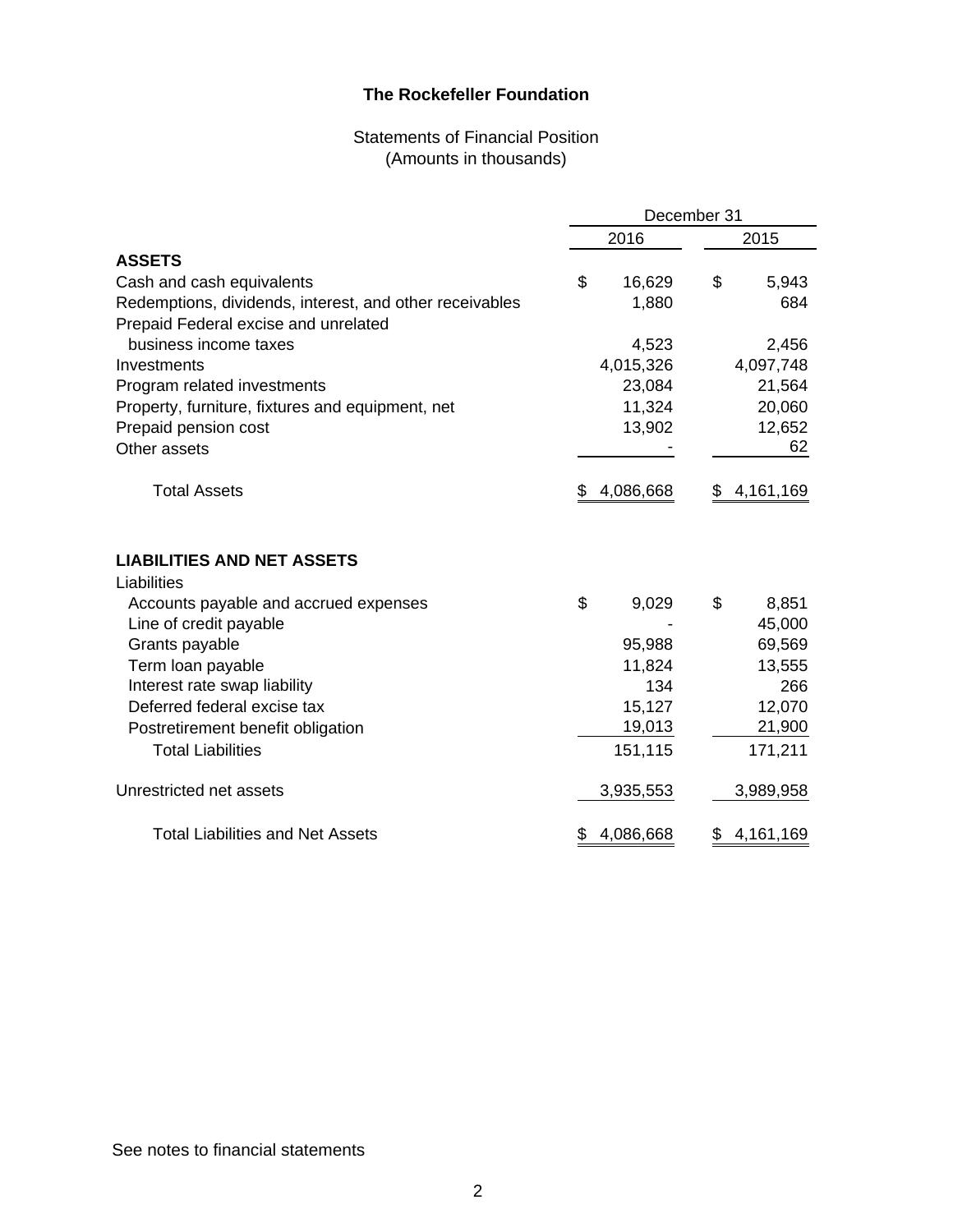# Statements of Activities (Amounts in thousands)

|                                                                                                                                                                  | <b>Year Ended</b> |               |  |
|------------------------------------------------------------------------------------------------------------------------------------------------------------------|-------------------|---------------|--|
|                                                                                                                                                                  |                   | December 31   |  |
|                                                                                                                                                                  | 2016              | 2015          |  |
| <b>REALIZED INVESTMENT INCOME</b>                                                                                                                                |                   |               |  |
| Net realized gain on investments                                                                                                                                 | \$<br>50,191      | 145,858<br>\$ |  |
| Dividend and interest income                                                                                                                                     | 22,487            | 30,175        |  |
| Other investment (loss) income                                                                                                                                   | (54)              | 145           |  |
|                                                                                                                                                                  | 72,624            | 176,178       |  |
| Less investment expense                                                                                                                                          | 13,517            | 14,075        |  |
| Net Realized Investment Income                                                                                                                                   | 59,107            | 162,103       |  |
| <b>EXPENSES</b>                                                                                                                                                  |                   |               |  |
| Grants and direct charitable activities                                                                                                                          | 173,694           | 195,999       |  |
| Program costs                                                                                                                                                    | 24,854            | 23,207        |  |
| Operations                                                                                                                                                       | 25,868            | 19,822        |  |
| (Benefit) Provision for Federal excise and unrelated                                                                                                             |                   |               |  |
| business income taxes                                                                                                                                            | (352)             | 2,227         |  |
| <b>Total Expenses</b>                                                                                                                                            | 224,064           | 241,255       |  |
| Net Realized Investment Income (Deficiency)<br><b>Over Expenses</b>                                                                                              | (164, 957)        | (79, 152)     |  |
| Change in fair value of interest rate swap                                                                                                                       | 132               | (19)          |  |
| Unrealized appreciation (depreciation) on investments, net<br>of (provision) benefit for deferred Federal excise tax<br>of (\$3,057) in 2016 and \$2,087 in 2015 | 108,585           | (61, 177)     |  |
| Change in Net Assets Before Pension and<br><b>Postretirement Benefit Adjustments</b>                                                                             | (56, 240)         | (140, 348)    |  |
| Pension and postretirement benefit adjustments                                                                                                                   | 1,835             | (8,947)       |  |
| Change in Net Assets                                                                                                                                             | (54, 405)         | (149, 295)    |  |
| <b>NET ASSETS</b>                                                                                                                                                |                   |               |  |
| Beginning of year                                                                                                                                                | 3,989,958         | 4,139,253     |  |
| End of year                                                                                                                                                      | \$3,935,553       | \$3,989,958   |  |

See notes to financial statements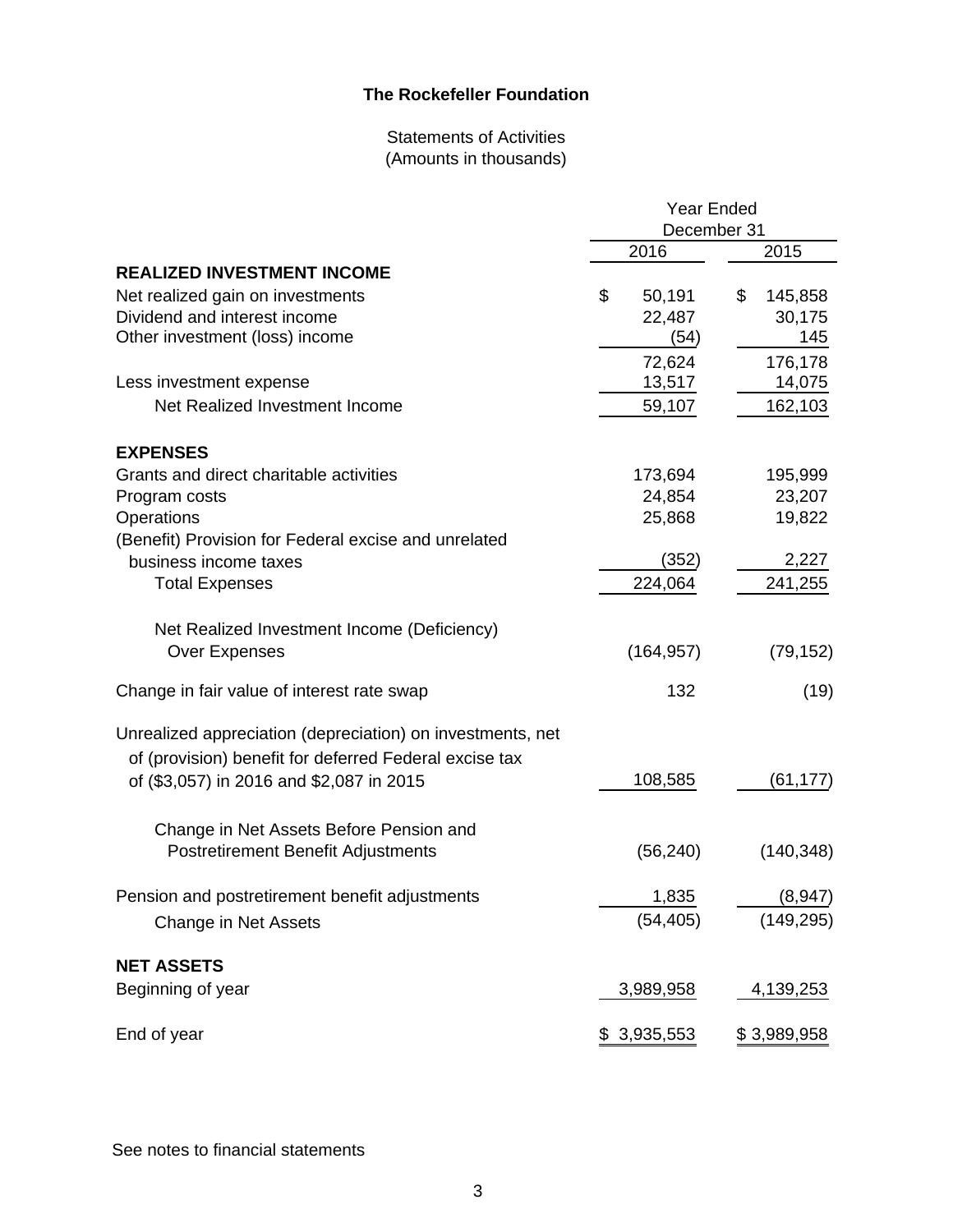# Statements of Cash Flows (Amounts in thousands)

| December 31<br>2016<br>2015<br><b>CASH FLOWS FROM OPERATING ACTIVITIES</b><br>\$<br>(54, 405)<br>\$<br>(149, 295)<br>Change in net assets<br>Adjustments to reconcile change in net assets to<br>net cash from operating activities<br>Pension and postretirement benefit adjustments<br>(1,835)<br>8,947<br>Depreciation and amortization<br>9,638<br>2,494<br>Loss on write-off of fixed assets<br>654<br>Deferred Federal excise taxes<br>3,057<br>(2,087)<br>Net unrealized (appreciation) depreciation on investments<br>(111, 642)<br>63,264<br>Net realized gain on investments<br>(50, 191)<br>(145, 858)<br>Change in fair value of interest rate swap<br>19<br>(132)<br>Changes in operating assets and liabilities<br>Redemptions, dividends, interest, and other receivables<br>(1, 196)<br>(97)<br>Prepaid Federal excise and unrelated<br>business income taxes<br>(1,229)<br>(2,067)<br>585<br>Prepaid pension cost<br>(3, 124)<br>Postretirement benefit obligation<br>(2,887)<br>1,048<br>62<br>Other assets<br>31<br>178<br>79<br>Accounts payable and accrued expenses<br>172,343<br>192,195<br>Grants approved, net<br>(161, 758)<br>(145,924)<br>Grants paid<br>(183, 762)<br>(195, 371)<br>Net Cash from Operating Activities<br><b>CASH FLOWS FROM INVESTING ACTIVITIES</b><br>Proceeds from sale of investments<br>1,279,166<br>2,018,621<br>(1,036,431)<br>(1,867,404)<br>(1, 556)<br>(2,006)<br>Purchase of furniture, fixtures and equipment<br>Net Cash from Investing Activities<br>149,211<br>241,179<br><b>CASH FLOWS FROM FINANCING ACTIVITIES</b><br>Repayment of term loan payable<br>(1,731)<br>(1,731)<br>Repayment of line of credit<br>(45,000)<br>45,000<br>Proceeds from line of credit<br>43,269<br>Net Cash from Financing Activities<br>(46, 731)<br>Net Change in Cash and Cash Equivalents,<br>10,686<br>Excluding Amounts Held in Investment Portfolio<br>(2,891)<br><b>CASH AND CASH EQUIVALENTS</b><br>Beginning of year<br>5,943<br>8,834<br>End of year<br>\$<br>\$<br>5,943<br>16,629<br>SUPPLEMENTAL CASH FLOW INFORMATION<br>\$<br>\$<br>Cash paid for term loan interest<br>255<br>518<br>111<br>Cash paid for line of credit interest<br>3,400 |                                                                 | Year Ended |  |  |
|-------------------------------------------------------------------------------------------------------------------------------------------------------------------------------------------------------------------------------------------------------------------------------------------------------------------------------------------------------------------------------------------------------------------------------------------------------------------------------------------------------------------------------------------------------------------------------------------------------------------------------------------------------------------------------------------------------------------------------------------------------------------------------------------------------------------------------------------------------------------------------------------------------------------------------------------------------------------------------------------------------------------------------------------------------------------------------------------------------------------------------------------------------------------------------------------------------------------------------------------------------------------------------------------------------------------------------------------------------------------------------------------------------------------------------------------------------------------------------------------------------------------------------------------------------------------------------------------------------------------------------------------------------------------------------------------------------------------------------------------------------------------------------------------------------------------------------------------------------------------------------------------------------------------------------------------------------------------------------------------------------------------------------------------------------------------------------------------------------------------------------------------------------------------------------------------------------|-----------------------------------------------------------------|------------|--|--|
|                                                                                                                                                                                                                                                                                                                                                                                                                                                                                                                                                                                                                                                                                                                                                                                                                                                                                                                                                                                                                                                                                                                                                                                                                                                                                                                                                                                                                                                                                                                                                                                                                                                                                                                                                                                                                                                                                                                                                                                                                                                                                                                                                                                                       |                                                                 |            |  |  |
|                                                                                                                                                                                                                                                                                                                                                                                                                                                                                                                                                                                                                                                                                                                                                                                                                                                                                                                                                                                                                                                                                                                                                                                                                                                                                                                                                                                                                                                                                                                                                                                                                                                                                                                                                                                                                                                                                                                                                                                                                                                                                                                                                                                                       |                                                                 |            |  |  |
|                                                                                                                                                                                                                                                                                                                                                                                                                                                                                                                                                                                                                                                                                                                                                                                                                                                                                                                                                                                                                                                                                                                                                                                                                                                                                                                                                                                                                                                                                                                                                                                                                                                                                                                                                                                                                                                                                                                                                                                                                                                                                                                                                                                                       |                                                                 |            |  |  |
|                                                                                                                                                                                                                                                                                                                                                                                                                                                                                                                                                                                                                                                                                                                                                                                                                                                                                                                                                                                                                                                                                                                                                                                                                                                                                                                                                                                                                                                                                                                                                                                                                                                                                                                                                                                                                                                                                                                                                                                                                                                                                                                                                                                                       |                                                                 |            |  |  |
|                                                                                                                                                                                                                                                                                                                                                                                                                                                                                                                                                                                                                                                                                                                                                                                                                                                                                                                                                                                                                                                                                                                                                                                                                                                                                                                                                                                                                                                                                                                                                                                                                                                                                                                                                                                                                                                                                                                                                                                                                                                                                                                                                                                                       |                                                                 |            |  |  |
|                                                                                                                                                                                                                                                                                                                                                                                                                                                                                                                                                                                                                                                                                                                                                                                                                                                                                                                                                                                                                                                                                                                                                                                                                                                                                                                                                                                                                                                                                                                                                                                                                                                                                                                                                                                                                                                                                                                                                                                                                                                                                                                                                                                                       |                                                                 |            |  |  |
|                                                                                                                                                                                                                                                                                                                                                                                                                                                                                                                                                                                                                                                                                                                                                                                                                                                                                                                                                                                                                                                                                                                                                                                                                                                                                                                                                                                                                                                                                                                                                                                                                                                                                                                                                                                                                                                                                                                                                                                                                                                                                                                                                                                                       |                                                                 |            |  |  |
|                                                                                                                                                                                                                                                                                                                                                                                                                                                                                                                                                                                                                                                                                                                                                                                                                                                                                                                                                                                                                                                                                                                                                                                                                                                                                                                                                                                                                                                                                                                                                                                                                                                                                                                                                                                                                                                                                                                                                                                                                                                                                                                                                                                                       |                                                                 |            |  |  |
|                                                                                                                                                                                                                                                                                                                                                                                                                                                                                                                                                                                                                                                                                                                                                                                                                                                                                                                                                                                                                                                                                                                                                                                                                                                                                                                                                                                                                                                                                                                                                                                                                                                                                                                                                                                                                                                                                                                                                                                                                                                                                                                                                                                                       |                                                                 |            |  |  |
|                                                                                                                                                                                                                                                                                                                                                                                                                                                                                                                                                                                                                                                                                                                                                                                                                                                                                                                                                                                                                                                                                                                                                                                                                                                                                                                                                                                                                                                                                                                                                                                                                                                                                                                                                                                                                                                                                                                                                                                                                                                                                                                                                                                                       |                                                                 |            |  |  |
|                                                                                                                                                                                                                                                                                                                                                                                                                                                                                                                                                                                                                                                                                                                                                                                                                                                                                                                                                                                                                                                                                                                                                                                                                                                                                                                                                                                                                                                                                                                                                                                                                                                                                                                                                                                                                                                                                                                                                                                                                                                                                                                                                                                                       |                                                                 |            |  |  |
|                                                                                                                                                                                                                                                                                                                                                                                                                                                                                                                                                                                                                                                                                                                                                                                                                                                                                                                                                                                                                                                                                                                                                                                                                                                                                                                                                                                                                                                                                                                                                                                                                                                                                                                                                                                                                                                                                                                                                                                                                                                                                                                                                                                                       |                                                                 |            |  |  |
|                                                                                                                                                                                                                                                                                                                                                                                                                                                                                                                                                                                                                                                                                                                                                                                                                                                                                                                                                                                                                                                                                                                                                                                                                                                                                                                                                                                                                                                                                                                                                                                                                                                                                                                                                                                                                                                                                                                                                                                                                                                                                                                                                                                                       |                                                                 |            |  |  |
|                                                                                                                                                                                                                                                                                                                                                                                                                                                                                                                                                                                                                                                                                                                                                                                                                                                                                                                                                                                                                                                                                                                                                                                                                                                                                                                                                                                                                                                                                                                                                                                                                                                                                                                                                                                                                                                                                                                                                                                                                                                                                                                                                                                                       |                                                                 |            |  |  |
|                                                                                                                                                                                                                                                                                                                                                                                                                                                                                                                                                                                                                                                                                                                                                                                                                                                                                                                                                                                                                                                                                                                                                                                                                                                                                                                                                                                                                                                                                                                                                                                                                                                                                                                                                                                                                                                                                                                                                                                                                                                                                                                                                                                                       |                                                                 |            |  |  |
|                                                                                                                                                                                                                                                                                                                                                                                                                                                                                                                                                                                                                                                                                                                                                                                                                                                                                                                                                                                                                                                                                                                                                                                                                                                                                                                                                                                                                                                                                                                                                                                                                                                                                                                                                                                                                                                                                                                                                                                                                                                                                                                                                                                                       |                                                                 |            |  |  |
|                                                                                                                                                                                                                                                                                                                                                                                                                                                                                                                                                                                                                                                                                                                                                                                                                                                                                                                                                                                                                                                                                                                                                                                                                                                                                                                                                                                                                                                                                                                                                                                                                                                                                                                                                                                                                                                                                                                                                                                                                                                                                                                                                                                                       |                                                                 |            |  |  |
|                                                                                                                                                                                                                                                                                                                                                                                                                                                                                                                                                                                                                                                                                                                                                                                                                                                                                                                                                                                                                                                                                                                                                                                                                                                                                                                                                                                                                                                                                                                                                                                                                                                                                                                                                                                                                                                                                                                                                                                                                                                                                                                                                                                                       |                                                                 |            |  |  |
|                                                                                                                                                                                                                                                                                                                                                                                                                                                                                                                                                                                                                                                                                                                                                                                                                                                                                                                                                                                                                                                                                                                                                                                                                                                                                                                                                                                                                                                                                                                                                                                                                                                                                                                                                                                                                                                                                                                                                                                                                                                                                                                                                                                                       |                                                                 |            |  |  |
|                                                                                                                                                                                                                                                                                                                                                                                                                                                                                                                                                                                                                                                                                                                                                                                                                                                                                                                                                                                                                                                                                                                                                                                                                                                                                                                                                                                                                                                                                                                                                                                                                                                                                                                                                                                                                                                                                                                                                                                                                                                                                                                                                                                                       |                                                                 |            |  |  |
|                                                                                                                                                                                                                                                                                                                                                                                                                                                                                                                                                                                                                                                                                                                                                                                                                                                                                                                                                                                                                                                                                                                                                                                                                                                                                                                                                                                                                                                                                                                                                                                                                                                                                                                                                                                                                                                                                                                                                                                                                                                                                                                                                                                                       |                                                                 |            |  |  |
|                                                                                                                                                                                                                                                                                                                                                                                                                                                                                                                                                                                                                                                                                                                                                                                                                                                                                                                                                                                                                                                                                                                                                                                                                                                                                                                                                                                                                                                                                                                                                                                                                                                                                                                                                                                                                                                                                                                                                                                                                                                                                                                                                                                                       |                                                                 |            |  |  |
|                                                                                                                                                                                                                                                                                                                                                                                                                                                                                                                                                                                                                                                                                                                                                                                                                                                                                                                                                                                                                                                                                                                                                                                                                                                                                                                                                                                                                                                                                                                                                                                                                                                                                                                                                                                                                                                                                                                                                                                                                                                                                                                                                                                                       |                                                                 |            |  |  |
|                                                                                                                                                                                                                                                                                                                                                                                                                                                                                                                                                                                                                                                                                                                                                                                                                                                                                                                                                                                                                                                                                                                                                                                                                                                                                                                                                                                                                                                                                                                                                                                                                                                                                                                                                                                                                                                                                                                                                                                                                                                                                                                                                                                                       |                                                                 |            |  |  |
|                                                                                                                                                                                                                                                                                                                                                                                                                                                                                                                                                                                                                                                                                                                                                                                                                                                                                                                                                                                                                                                                                                                                                                                                                                                                                                                                                                                                                                                                                                                                                                                                                                                                                                                                                                                                                                                                                                                                                                                                                                                                                                                                                                                                       |                                                                 |            |  |  |
|                                                                                                                                                                                                                                                                                                                                                                                                                                                                                                                                                                                                                                                                                                                                                                                                                                                                                                                                                                                                                                                                                                                                                                                                                                                                                                                                                                                                                                                                                                                                                                                                                                                                                                                                                                                                                                                                                                                                                                                                                                                                                                                                                                                                       |                                                                 |            |  |  |
|                                                                                                                                                                                                                                                                                                                                                                                                                                                                                                                                                                                                                                                                                                                                                                                                                                                                                                                                                                                                                                                                                                                                                                                                                                                                                                                                                                                                                                                                                                                                                                                                                                                                                                                                                                                                                                                                                                                                                                                                                                                                                                                                                                                                       | Purchase of investments                                         |            |  |  |
|                                                                                                                                                                                                                                                                                                                                                                                                                                                                                                                                                                                                                                                                                                                                                                                                                                                                                                                                                                                                                                                                                                                                                                                                                                                                                                                                                                                                                                                                                                                                                                                                                                                                                                                                                                                                                                                                                                                                                                                                                                                                                                                                                                                                       |                                                                 |            |  |  |
|                                                                                                                                                                                                                                                                                                                                                                                                                                                                                                                                                                                                                                                                                                                                                                                                                                                                                                                                                                                                                                                                                                                                                                                                                                                                                                                                                                                                                                                                                                                                                                                                                                                                                                                                                                                                                                                                                                                                                                                                                                                                                                                                                                                                       |                                                                 |            |  |  |
|                                                                                                                                                                                                                                                                                                                                                                                                                                                                                                                                                                                                                                                                                                                                                                                                                                                                                                                                                                                                                                                                                                                                                                                                                                                                                                                                                                                                                                                                                                                                                                                                                                                                                                                                                                                                                                                                                                                                                                                                                                                                                                                                                                                                       |                                                                 |            |  |  |
|                                                                                                                                                                                                                                                                                                                                                                                                                                                                                                                                                                                                                                                                                                                                                                                                                                                                                                                                                                                                                                                                                                                                                                                                                                                                                                                                                                                                                                                                                                                                                                                                                                                                                                                                                                                                                                                                                                                                                                                                                                                                                                                                                                                                       |                                                                 |            |  |  |
|                                                                                                                                                                                                                                                                                                                                                                                                                                                                                                                                                                                                                                                                                                                                                                                                                                                                                                                                                                                                                                                                                                                                                                                                                                                                                                                                                                                                                                                                                                                                                                                                                                                                                                                                                                                                                                                                                                                                                                                                                                                                                                                                                                                                       |                                                                 |            |  |  |
|                                                                                                                                                                                                                                                                                                                                                                                                                                                                                                                                                                                                                                                                                                                                                                                                                                                                                                                                                                                                                                                                                                                                                                                                                                                                                                                                                                                                                                                                                                                                                                                                                                                                                                                                                                                                                                                                                                                                                                                                                                                                                                                                                                                                       |                                                                 |            |  |  |
|                                                                                                                                                                                                                                                                                                                                                                                                                                                                                                                                                                                                                                                                                                                                                                                                                                                                                                                                                                                                                                                                                                                                                                                                                                                                                                                                                                                                                                                                                                                                                                                                                                                                                                                                                                                                                                                                                                                                                                                                                                                                                                                                                                                                       |                                                                 |            |  |  |
|                                                                                                                                                                                                                                                                                                                                                                                                                                                                                                                                                                                                                                                                                                                                                                                                                                                                                                                                                                                                                                                                                                                                                                                                                                                                                                                                                                                                                                                                                                                                                                                                                                                                                                                                                                                                                                                                                                                                                                                                                                                                                                                                                                                                       |                                                                 |            |  |  |
|                                                                                                                                                                                                                                                                                                                                                                                                                                                                                                                                                                                                                                                                                                                                                                                                                                                                                                                                                                                                                                                                                                                                                                                                                                                                                                                                                                                                                                                                                                                                                                                                                                                                                                                                                                                                                                                                                                                                                                                                                                                                                                                                                                                                       |                                                                 |            |  |  |
|                                                                                                                                                                                                                                                                                                                                                                                                                                                                                                                                                                                                                                                                                                                                                                                                                                                                                                                                                                                                                                                                                                                                                                                                                                                                                                                                                                                                                                                                                                                                                                                                                                                                                                                                                                                                                                                                                                                                                                                                                                                                                                                                                                                                       |                                                                 |            |  |  |
|                                                                                                                                                                                                                                                                                                                                                                                                                                                                                                                                                                                                                                                                                                                                                                                                                                                                                                                                                                                                                                                                                                                                                                                                                                                                                                                                                                                                                                                                                                                                                                                                                                                                                                                                                                                                                                                                                                                                                                                                                                                                                                                                                                                                       |                                                                 |            |  |  |
|                                                                                                                                                                                                                                                                                                                                                                                                                                                                                                                                                                                                                                                                                                                                                                                                                                                                                                                                                                                                                                                                                                                                                                                                                                                                                                                                                                                                                                                                                                                                                                                                                                                                                                                                                                                                                                                                                                                                                                                                                                                                                                                                                                                                       |                                                                 |            |  |  |
|                                                                                                                                                                                                                                                                                                                                                                                                                                                                                                                                                                                                                                                                                                                                                                                                                                                                                                                                                                                                                                                                                                                                                                                                                                                                                                                                                                                                                                                                                                                                                                                                                                                                                                                                                                                                                                                                                                                                                                                                                                                                                                                                                                                                       |                                                                 |            |  |  |
|                                                                                                                                                                                                                                                                                                                                                                                                                                                                                                                                                                                                                                                                                                                                                                                                                                                                                                                                                                                                                                                                                                                                                                                                                                                                                                                                                                                                                                                                                                                                                                                                                                                                                                                                                                                                                                                                                                                                                                                                                                                                                                                                                                                                       |                                                                 |            |  |  |
|                                                                                                                                                                                                                                                                                                                                                                                                                                                                                                                                                                                                                                                                                                                                                                                                                                                                                                                                                                                                                                                                                                                                                                                                                                                                                                                                                                                                                                                                                                                                                                                                                                                                                                                                                                                                                                                                                                                                                                                                                                                                                                                                                                                                       |                                                                 |            |  |  |
|                                                                                                                                                                                                                                                                                                                                                                                                                                                                                                                                                                                                                                                                                                                                                                                                                                                                                                                                                                                                                                                                                                                                                                                                                                                                                                                                                                                                                                                                                                                                                                                                                                                                                                                                                                                                                                                                                                                                                                                                                                                                                                                                                                                                       |                                                                 |            |  |  |
|                                                                                                                                                                                                                                                                                                                                                                                                                                                                                                                                                                                                                                                                                                                                                                                                                                                                                                                                                                                                                                                                                                                                                                                                                                                                                                                                                                                                                                                                                                                                                                                                                                                                                                                                                                                                                                                                                                                                                                                                                                                                                                                                                                                                       | Federal excise and Federal unrelated business income taxes paid | 1,600      |  |  |

See notes to financial statements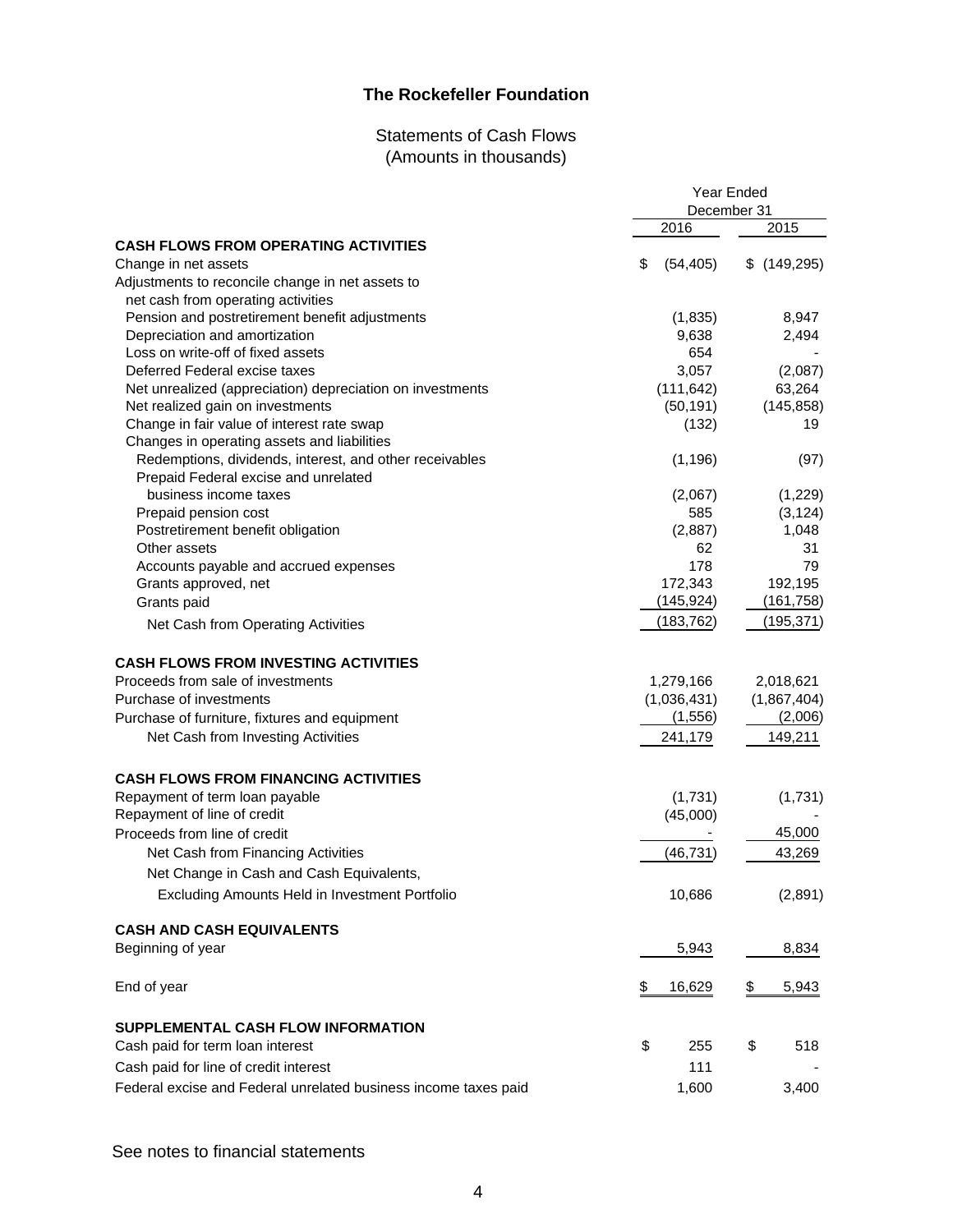Notes to Financial Statements December 31, 2016 and 2015 (Amounts in thousands)

#### **1. Organization**

The Rockefeller Foundation (the "Foundation") was established in 1913 by John D. Rockefeller, Sr., to "promote the well-being" of humanity by addressing the root causes of serious problems. The Foundation works around the world to expand opportunities for poor or vulnerable people and to help ensure that globalization's benefits are more widely shared. With assets of more than \$4 billion, it is one of the few institutions to conduct such work both within the United States and internationally. In managing the endowment, financial objectives are achieved through a diversified investment portfolio and disciplined spending policies.

The Foundation qualifies as a tax-exempt organization under Section 501(c)(3) of the Internal Revenue Code ("Code") and is a private foundation as defined in Section 509(a) of the Code.

 The Foundation recognizes the effect of tax positions when they are more likely than not to be sustained. Management has determined that the Foundation had no uncertain tax positions that would require financial statement recognition or disclosure. The Foundation is no longer subject to examinations by the applicable taxing jurisdictions for years prior to 2013.

#### **2. Summary of Significant Accounting Policies**

#### *Basis of Presentation*

The accompanying financial statements have been prepared in accordance with accounting principles generally accepted in the United States of America ("U.S. GAAP"). As a not-for-profit organization, the Foundation is required to report the amounts for, and changes in, each of three classes of net assets, permanently restricted, temporarily restricted, and unrestricted, based on the existence or absence of donor-imposed restrictions. The Foundation only has unrestricted net assets.

## *Use of Estimates*

 The preparation of financial statements in accordance with U.S. GAAP requires management to make estimates and assumptions that affect the reported amounts of assets and liabilities and disclosure of contingent assets and liabilities at the date of the financial statements and the reported amounts of revenues and expenses during the reporting period. Accordingly actual results could differ from those estimates. Significant estimates made by management in the preparation of the financial statements include fair value of alternative investments, pension and other post-retirement benefits and depreciation. Management believes that the estimates utilized in preparing these financial statements are reasonable and appropriate.

#### *Cash and Cash Equivalents*

Cash and cash equivalents consists of cash and highly liquid debt instruments with maturities of 90 days or less at the time of purchase. Cash and cash equivalents held by the Foundation's investment managers, awaiting investment in various investment classes, are included within investments.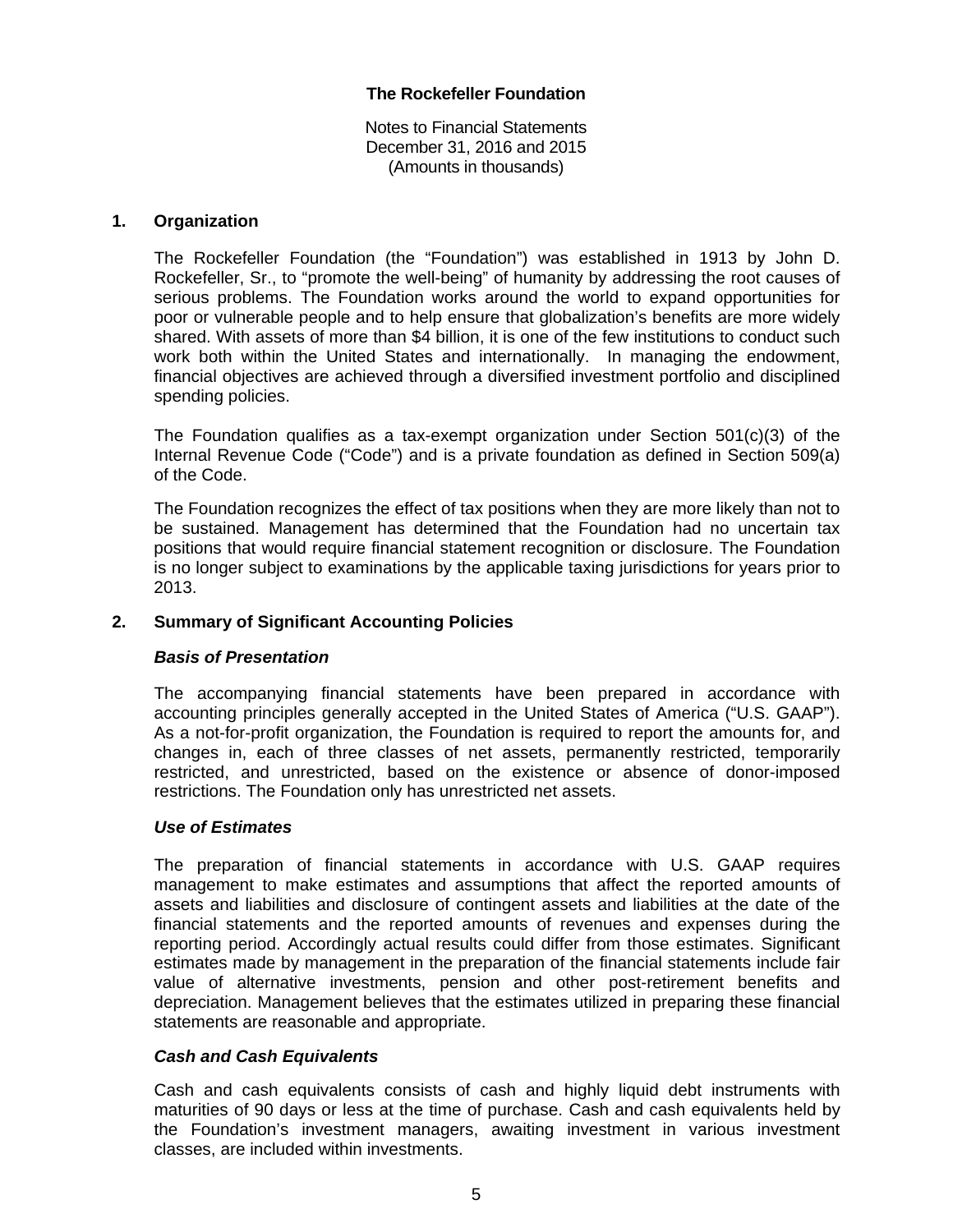Notes to Financial Statements December 31, 2016 and 2015 (Amounts in thousands)

# **2. Summary of Significant Accounting Policies** *(continued)*

#### *Investments*

The Foundation's investments consist of publicly traded fixed income and equity securities; alternative investments and similar interests; and cash held for reinvestment. Alternative investments and similar interests include hedge funds, real asset and private equity fund investments. Alternative investments and similar interests are reported at net asset value provided by the management of the respective fund as of December 31 and are reviewed by the Foundation's management for reasonableness. Management utilizes audited financial statements when available for alternative investments as part of its ongoing due diligence and annual financial statement valuation process. All other investments are stated at fair value as of December 31 based upon active markets.

Interest income and related expenses are accounted for on the accrual basis. Dividend income and related expenses are recognized on the ex dividend date, net of withholding taxes, where applicable. Realized gains and losses on investments in securities are calculated based on the specific identification method, based on the trade date.

Transactions in other currencies are translated into U.S. dollars at the exchange rates in effect at the date of the transactions. Monetary assets and liabilities denominated in non-U.S. currency are reported at the exchange rates in effect at the end of the year. Any gain or loss arising from a change in exchange rates as of the date of the transaction is included in the change in realized gain on investments in the statements of activities. For the years ended December 31, 2016 and 2015, the realized and change in unrealized (loss), resulting from foreign exchange was approximately \$(1.9) million and \$(30.2) million, respectively.

#### *Derivatives*

The Foundation records derivatives at fair value. The fair value of futures and forward contracts is reflected in investments and the fair value of the interest rate swap is shown as a liability in the statement of financial position. Derivatives contain varying degrees of risk whereby changes in fair value of the securities underlying the financial instruments or the cost of satisfying the Foundation's obligations may exceed the amount recognized in the statement of financial position. Changes in the fair value of derivatives, excluding the interest rate swap, are included in the statement of activities as part of the unrealized appreciation/(depreciation) on investments. Changes in the fair value of the interest rate swap are shown separately in the statement of activities.

#### *Fair Value Measurements*

The Foundation follows U.S. GAAP guidance on *Fair Value Measurements* which defines fair value and establishes a fair value hierarchy organized into three levels based upon the input assumptions used in pricing assets and liabilities. Level 1 inputs have the highest reliability and are related to assets with unadjusted quoted prices in active markets. Level 2 inputs relate to assets and liabilities with other than quoted prices in active markets which may include quoted prices for similar assets or liabilities or other inputs which can be corroborated by observable market data. Level 3 inputs are unobservable inputs and are used to the extent that observable inputs do not exist.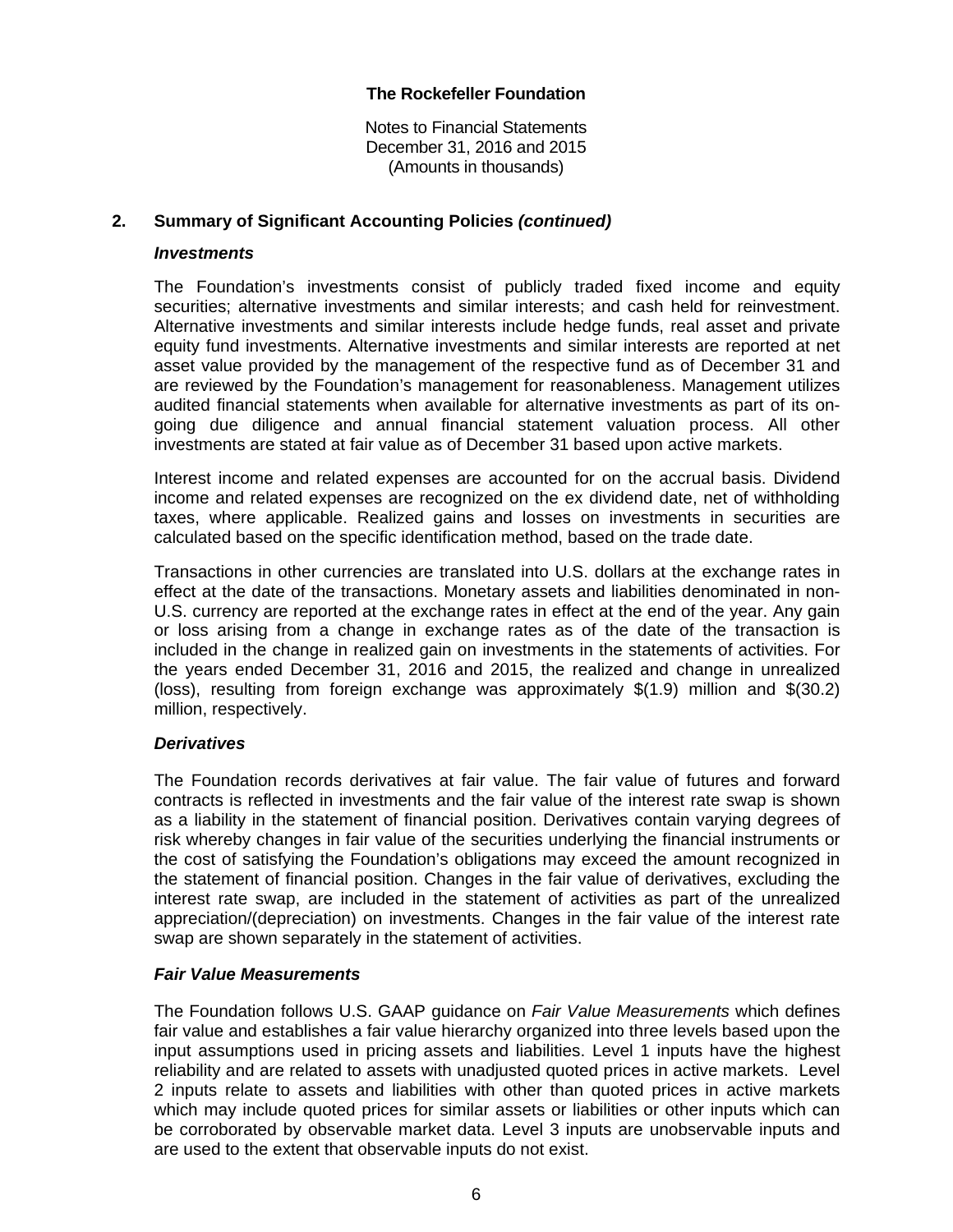Notes to Financial Statements December 31, 2016 and 2015 (Amounts in thousands)

# **2. Summary of Significant Accounting Policies** *(continued)*

#### *Fair Value Measurements (continued)*

The Foundation follows U.S. GAAP guidance which removed the requirements to categorize within the fair value hierarchy alternative investments where fair value is measured using the Net Asset Value ("NAV") per share as a practical expedient.

#### *Investments Valuation*

Investments are carried at fair value. Fair value estimates are made at a specific point in time, based on available market information and judgments about the financial asset, including estimates of timing, amount of expected future cash flows, and the credit standing of the issuer. In some cases, the fair value estimates cannot be substantiated by comparison to independent markets. In addition, the disclosed fair value may not be realized in the immediate settlement of the financial asset and does not reflect any premium or discount that could result from offering for sale at one time, an entire holding of a particular financial asset. Potential taxes and other expenses that would be incurred in an actual sale or settlement are not reflected in amounts disclosed.

#### *Program Related Investments*

Program Related Investments ("PRI") are philanthropically driven, nonmarketable investments and loans to businesses that further the Foundation's mission. The Foundation's PRI portfolio is monitored periodically to determine the appropriateness of the net realizable value, which is reflected on the statement of financial position. PRI are stated at estimated fair value.

#### *Property, Furniture, Fixtures and Equipment, Net*

Property, furniture, fixtures and equipment are stated at cost at the date of acquisition. Depreciation is provided using the straight-line method over the estimated useful lives of the respective assets. The estimated useful lives by asset class range from 3 to 30 years.

#### *Federal Excise and Unrelated Business Income Taxes*

The Foundation is subject to a Federal excise tax of 2% on its net investment income. This tax is reduced to 1% if certain distribution requirements are met. In addition, the Foundation provides for deferred Federal excise tax at 2% on the net unrealized appreciation in the fair value of investments.

Additionally, the Foundation's investment in certain alternative investments give rise to unrelated business income tax ("UBIT") liabilities taxed at general corporate rates.

#### *Subsequent Events*

In connection with the preparation of the financial statements, the Foundation evaluated subsequent events from December 31, 2016 through June 21, 2017, which was the date the financial statements were available for issuance, and concluded that no additional disclosures were required.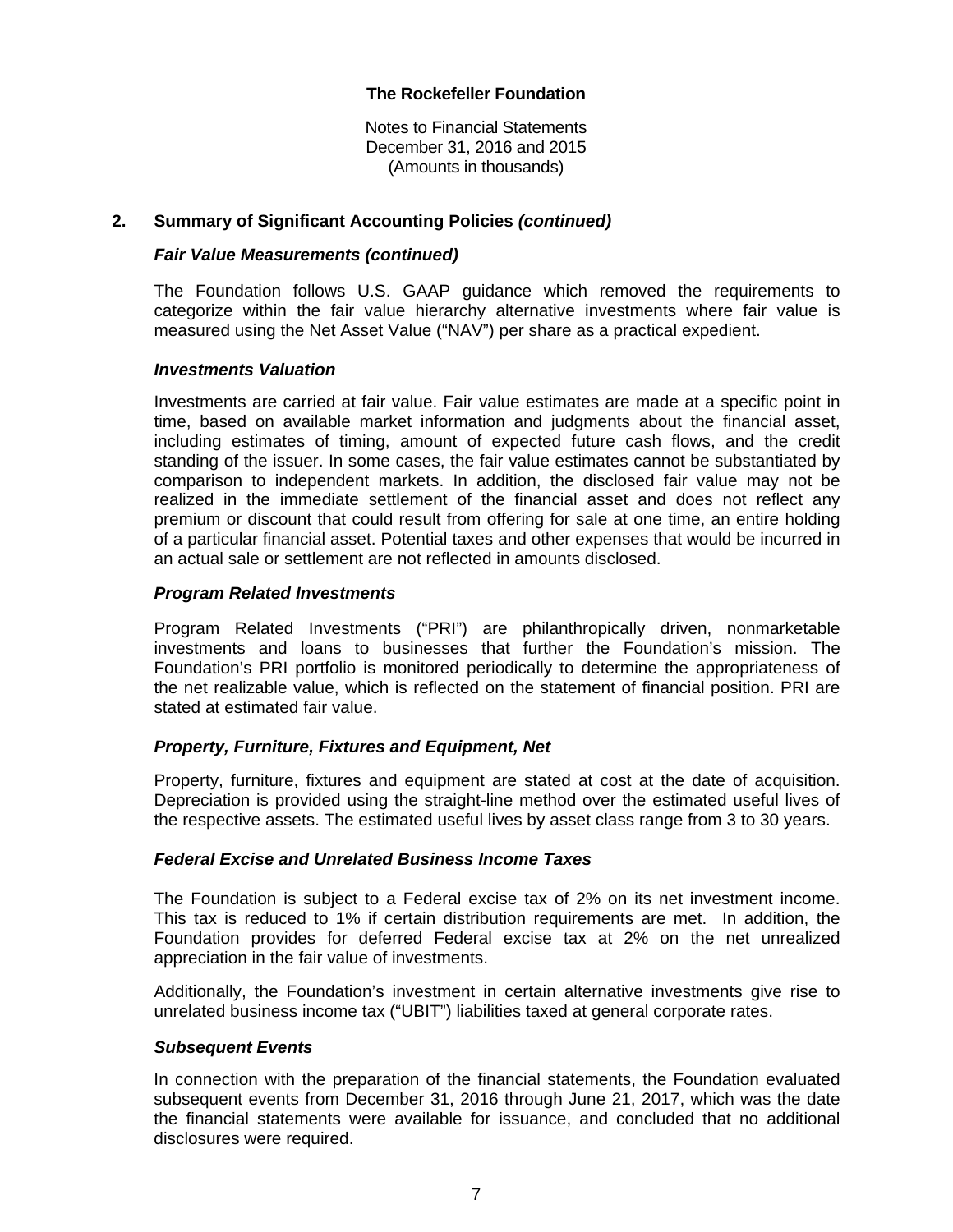Notes to Financial Statements December 31, 2016 and 2015 (Amounts in thousands)

## **3. Investments**

The Foundation's investment portfolio at December 31, at fair value, consists of the following:

|                                         | 2016 |           | 2015 |           |
|-----------------------------------------|------|-----------|------|-----------|
| Cash and cash equivalents               | \$   | 138,094   | \$   | 109,571   |
| Equity Long/Short Hedge Funds           |      |           |      |           |
| Cash and cash equivalents               |      | 1,500     |      |           |
| Domestic equities                       |      | 10,812    |      | 4,706     |
| International equities                  |      | 363,939   |      | 409,502   |
| Event Driven/Multi-Strategy Hedge Funds |      |           |      |           |
| Domestic equities                       |      | 95,325    |      | 88,257    |
| International equities                  |      | 93,230    |      | 141,050   |
| Domestic fixed income                   |      | 186,151   |      | 144,052   |
| Global macro hedge funds                |      | 95,439    |      | 119,658   |
| Marketable other hedge funds            |      |           |      |           |
| International equities                  |      | 46,564    |      | 37,064    |
| Non-Marketable other hedge funds        |      |           |      |           |
| Domestic equities                       |      | 14,728    |      | 8,810     |
| International equities                  |      | 13,604    |      | 14,102    |
| Developed Equity                        |      |           |      |           |
| Cash and cash equivalents               |      | 6,911     |      | 11,149    |
| Domestic equities                       |      | 496,555   |      | 517,226   |
| International equities                  |      | 254,386   |      | 270,195   |
| International foreign currency          |      | (526)     |      | 79        |
| Emerging Markets                        |      |           |      |           |
| Cash and cash equivalents               |      | 1,928     |      | 4,044     |
| Domestic equities                       |      | 102,490   |      | 78,413    |
| International equities                  |      | 272,435   |      | 313,804   |
| International foreign currency          |      |           |      | 1         |
| Marketable Distressed hedge funds       |      |           |      |           |
| Domestic equities                       |      | 36,980    |      | 30,123    |
| Non-Marketable Distressed hedge funds   |      |           |      |           |
| Domestic equities                       |      | 49,858    |      | 51,246    |
| International equities                  |      | 4,838     |      | 2,809     |
| Portable Alpha                          |      |           |      |           |
| Cash and cash equivalents               |      | 6,139     |      | 1,306     |
| International equities                  |      | 101,412   |      | 99,873    |
| Domestic fixed income                   |      | 25,924    |      | 24,970    |
| <b>Private Equity</b>                   |      |           |      |           |
| Cash and cash equivalents               |      | 3,655     |      |           |
| Domestic equities                       |      | 682,876   |      | 670,695   |
| International equities                  |      | 560,027   |      | 506,719   |
| <b>Real Estate</b>                      |      |           |      |           |
| Cash and cash equivalents               |      | 845       |      |           |
| Domestic equities                       |      | 60,084    |      | 71,530    |
| International equities                  |      | 65,394    |      | 95,111    |
| International foreign currency          |      | (2)       |      |           |
| Resources                               |      |           |      |           |
| Domestic equities                       |      | 125,540   |      | 90,587    |
| International equities                  |      | 83,722    |      | 57,579    |
| International foreign currency          |      |           |      | (2)       |
| Pending securities transactions - net   |      |           |      |           |
|                                         |      | 14,469    |      | 123,519   |
| Total                                   | \$   | 4,015,326 | \$   | 4,097,748 |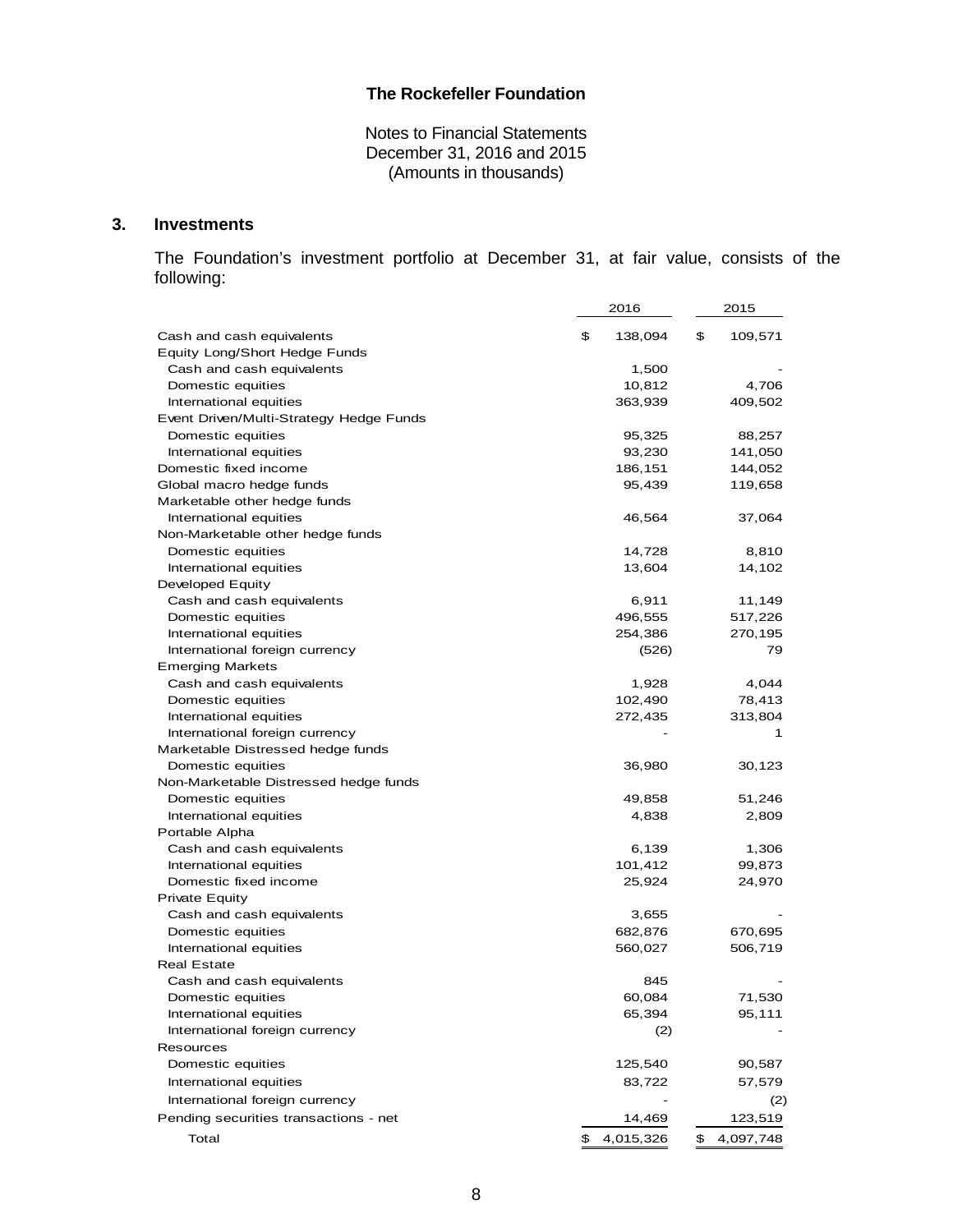Notes to Financial Statements December 31, 2016 and 2015 (Amounts in thousands)

# **3. Investments** *(continued)*

The following are major categories of investments as of December 31:

|                                   |                   | 2016          | 2015              |               |  |  |
|-----------------------------------|-------------------|---------------|-------------------|---------------|--|--|
|                                   | <b>Fair Value</b> | Cost          | <b>Fair Value</b> | Cost          |  |  |
| <b>Marketable Securities</b>      |                   |               |                   |               |  |  |
| Cash and cash equivalents         | \$<br>159,072     | \$<br>159,072 | \$<br>126,070     | \$<br>126,111 |  |  |
| Foreign currency - short term     | (528)             |               | 79                |               |  |  |
| U.S. and other government         |                   |               |                   |               |  |  |
| obligations                       | 25,924            | 25,674        | 24,970            | 24,655        |  |  |
| ETFs, Mutual and commingled funds | 1,061,406         | 675,980       | 1,019,098         | 678,510       |  |  |
| Common stock                      | 345,502           | 343,511       | 398,995           | 412,888       |  |  |
| Preferred stock                   | 6,521             | 5,840         | 5,471             | 6,442         |  |  |
| Subtotal                          | 1,597,897         | 1,210,077     | 1,574,683         | 1,248,606     |  |  |
| Alternative Investments and       |                   |               |                   |               |  |  |
| Similar Interests                 |                   |               |                   |               |  |  |
| Hedge funds                       | 825,317           | 563,371       | 907,327           | 645,019       |  |  |
| Real assets                       | 334,740           | 429,975       | 314,805           | 438,821       |  |  |
| Private equity                    | 1,242,903         | 1,040,751     | 1,177,414         | 996,766       |  |  |
| Subtotal                          | 2,402,960         | 2,034,097     | 2,399,546         | 2,080,606     |  |  |
| Pending securities                |                   |               |                   |               |  |  |
| transactions - net                | 14,469            | 14,809        | 123,519           | 123,835       |  |  |
| Total                             | \$4,015,326       | \$3,258,983   | \$4,097,748       | \$3,453,047   |  |  |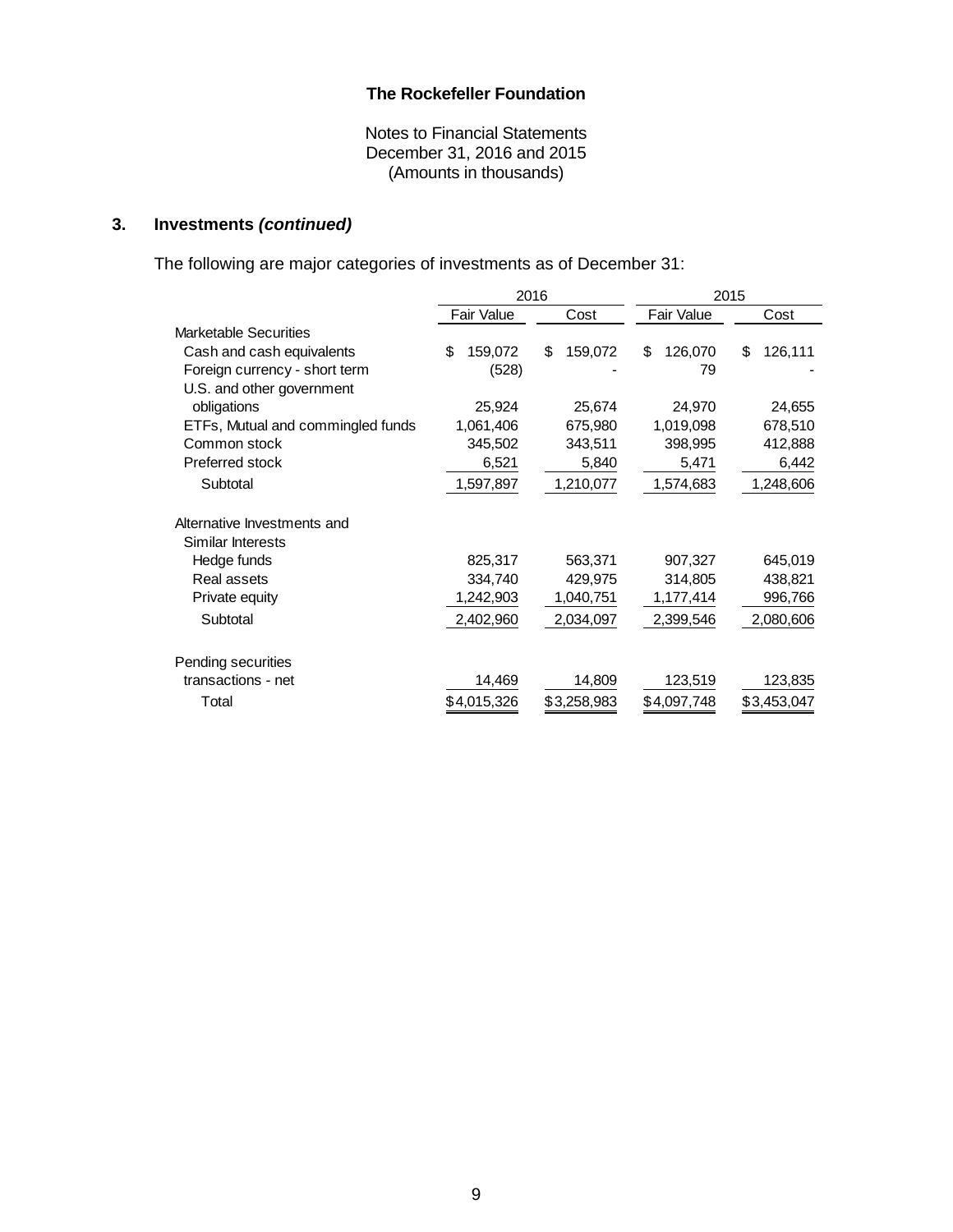Notes to Financial Statements December 31, 2016 and 2015 (Amounts in thousands)

#### **3. Investments (***continued)*

The following tables summarize the fair value of investments valued at fair value on a recurring basis at December 31, grouped by the fair value hierarchy, for those investments subject to categorization within such hierarchy:

|                                         | 2016 |         |                    |    |             |
|-----------------------------------------|------|---------|--------------------|----|-------------|
|                                         |      |         | Other              |    |             |
|                                         |      |         | <b>Investments</b> |    |             |
|                                         |      |         | Measured at        |    |             |
|                                         |      |         | <b>Net Asset</b>   |    |             |
|                                         |      | Level 1 | Value (*)          |    | Total       |
| Cash and cash equivalents               | \$   | 138,094 | \$                 | \$ | 138,094     |
| Equity long/short hedge funds           |      | 1,500   | 374,751            |    | 376,251     |
| Event driven/multi-strategy hedge funds |      |         | 188,555            |    | 188,555     |
| Domestic fixed income                   |      |         |                    |    |             |
|                                         |      | 186,151 |                    |    | 186,151     |
| Global macro hedge funds                |      |         | 95,439             |    | 95,439      |
| Marketable other hedge funds            |      |         | 46,564             |    | 46,564      |
| Non-Marketable other hedge funds        |      |         | 28,332             |    | 28,332      |
| Developed equity                        |      | 194,791 | 562,535            |    | 757,326     |
| Emerging markets                        |      | 165,545 | 211,308            |    | 376,853     |
| Marketable distressed hedge funds       |      |         | 36,980             |    | 36,980      |
| Non-marketable distressed hedge funds   |      |         | 54,696             |    | 54,696      |
| Portable alpha                          |      | 23,085  | 110,390            |    | 133,475     |
| Private equity                          |      | 13,285  | 1,233,273          |    | 1,246,558   |
| Real estate                             |      | 843     | 125,478            |    | 126,321     |
| Resources                               |      |         | 209,262            |    | 209,262     |
| Pending securities transactions - net   |      | 14,469  |                    |    | 14,469      |
| Total                                   | \$   | 737,763 | \$3,277,563        |    | \$4,015,326 |

|                                         | 2015 |         |    |                                                                |    |             |
|-----------------------------------------|------|---------|----|----------------------------------------------------------------|----|-------------|
|                                         |      |         |    | Other<br><b>Investments</b><br>Measured at<br><b>Net Asset</b> |    |             |
|                                         |      | Level 1 |    | Value (*)                                                      |    | Total       |
| Cash and cash equivalents               | \$   | 109,571 | \$ |                                                                | \$ | 109,571     |
| Equity long/short hedge funds           |      |         |    | 414,208                                                        |    | 414,208     |
| Event driven/multi-strategy hedge funds |      |         |    | 229,307                                                        |    | 229,307     |
| Domestic fixed income                   |      | 144,052 |    |                                                                |    | 144,052     |
| Global macro hedge funds                |      |         |    | 119,658                                                        |    | 119,658     |
| Marketable other hedge funds            |      |         |    | 37,064                                                         |    | 37,064      |
| Non-Marketable other hedge funds        |      |         |    | 22,912                                                         |    | 22,912      |
| Developed equity                        |      | 250,094 |    | 548,555                                                        |    | 798,649     |
| Emerging markets                        |      | 169,950 |    | 226,312                                                        |    | 396,262     |
| Marketable distressed hedge funds       |      |         |    | 30,123                                                         |    | 30,123      |
| Non-marketable distressed hedge funds   |      |         |    | 54,055                                                         |    | 54,055      |
| Portable alpha                          |      | 19,048  |    | 107,101                                                        |    | 126,149     |
| Private equity                          |      | 11,036  |    | 1,166,378                                                      |    | 1,177,414   |
| Real estate                             |      |         |    | 166,641                                                        |    | 166,641     |
| Resources                               |      | (2)     |    | 148,166                                                        |    | 148,164     |
| Pending securities transactions - net   |      | 123,519 |    |                                                                |    | 123,519     |
| Total                                   | \$   | 827,268 |    | \$3,270,480                                                    |    | \$4,097,748 |

(\*) As discussed in Note 2, investments that are measured using the practical expedient are not classified within the fair value hierarchy.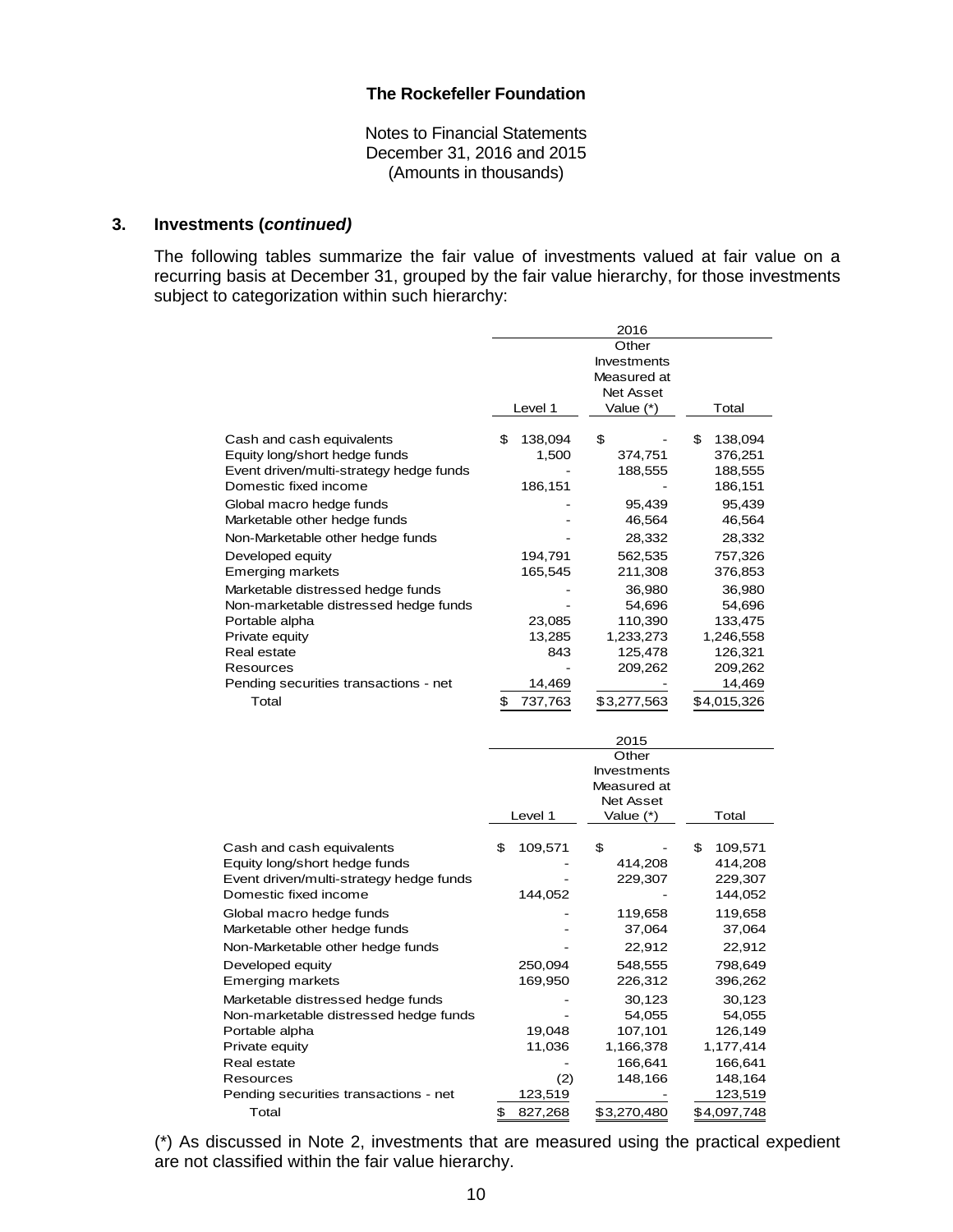Notes to Financial Statements December 31, 2016 and 2015 (Amounts in thousands)

#### **3. Investments** *(continued)*

Information in the following table summarizes the various redemption and lock-up provisions of alternative investments measured at NAV using the practical expedient at December 31, 2016.

|                                                                                            |                                                  | 2016                                                                                                     |                                    |                                       |
|--------------------------------------------------------------------------------------------|--------------------------------------------------|----------------------------------------------------------------------------------------------------------|------------------------------------|---------------------------------------|
| <b>Investment Category</b>                                                                 | <b>Redemption Frequency</b><br><b>Fair value</b> |                                                                                                          | Redemption<br><b>Notice Period</b> | <b>Unfunded</b><br><b>Commitments</b> |
| Equity long/short hedge funds                                                              |                                                  |                                                                                                          |                                    |                                       |
| Long/short hedge funds (a1)                                                                | \$<br>373,169                                    | Monthly, quarterly, semi-annual and<br>greater - lockup periods expire from<br>Jun 2017 through Dec 2020 | 10-90 Days                         | \$                                    |
| Residual interest (a2)                                                                     | 1,582                                            | N/A                                                                                                      | N/A                                |                                       |
| Event driven/multi-strategy hedge funds                                                    |                                                  |                                                                                                          |                                    |                                       |
| Event driven/multi-strategy hedge funds (b1)<br>Restricted portion of fund investment (b1) | 164,610<br>22,531                                | Quarterly, annual - lockup periods<br>expire from Jun 2017 through Jul 2017<br>N/A                       | 30-185 Days<br>N/A                 |                                       |
| Residual interests (b2)                                                                    | 1,414                                            | N/A                                                                                                      | N/A                                |                                       |
| Global macro hedge funds (c)                                                               | 95,439                                           | Monthly, quarterly                                                                                       | 30 Days                            |                                       |
| Marketable other hedge funds (d)                                                           | 46,564                                           | Monthly                                                                                                  | 60 Days                            |                                       |
| Non-Marketable other hedge funds (e)                                                       | 28,332                                           | Private equity structure                                                                                 | N/A                                | 18,976                                |
| Developed equity (f)                                                                       | 562,535                                          | Daily, monthly, quarterly and greater                                                                    | $1-90$ days                        |                                       |
| Emerging markets (g)                                                                       | 211,308                                          | Daily, weekly, monthly, every other<br>month, quarterly, semi-annually                                   | 20-90 Days                         |                                       |
| Distressed funds (h)                                                                       |                                                  |                                                                                                          |                                    |                                       |
| Marketable distressed hedge funds<br>Marketable distressed hedge funds                     | 36,768                                           | Private equity structure                                                                                 | N/A                                | 14,564                                |
| - residual interests                                                                       | 212                                              | N/A                                                                                                      | N/A                                |                                       |
| Non-marketable distressed hedge funds<br>Non-marketable distressed hedge funds             | 54,370                                           | Private equity structure                                                                                 | N/A                                | 23,341                                |
| - residual interests                                                                       | 326                                              | N/A                                                                                                      | N/A                                |                                       |
| Portable alpha funds (i)                                                                   | 110,390                                          | Monthly                                                                                                  | 3-5 Days                           |                                       |
| Private Equity funds (i)                                                                   | 1,233,273                                        | Private equity structure                                                                                 | N/A                                | 328,081                               |
| Real estate funds (k)                                                                      | 125,478                                          | Private equity structure                                                                                 | N/A                                | 78,657                                |
| Resource funds (I)<br>Total                                                                | 209,262<br>\$3,277,563                           | Private equity structure                                                                                 | N/A                                | 108,115<br>571,734<br>\$              |

- (a1) **Long/short hedge funds –** This category includes investments in funds that employ deep fundamental, company-specific research to identify businesses with favorable fundamental and technical factors to invest long and unfavorable fundamental and technical factors to invest short. These managers may also vary exposures based on the prevailing market environment.
- (a2) **Residual interest** This category includes a residual interest in two funds that were previously sold.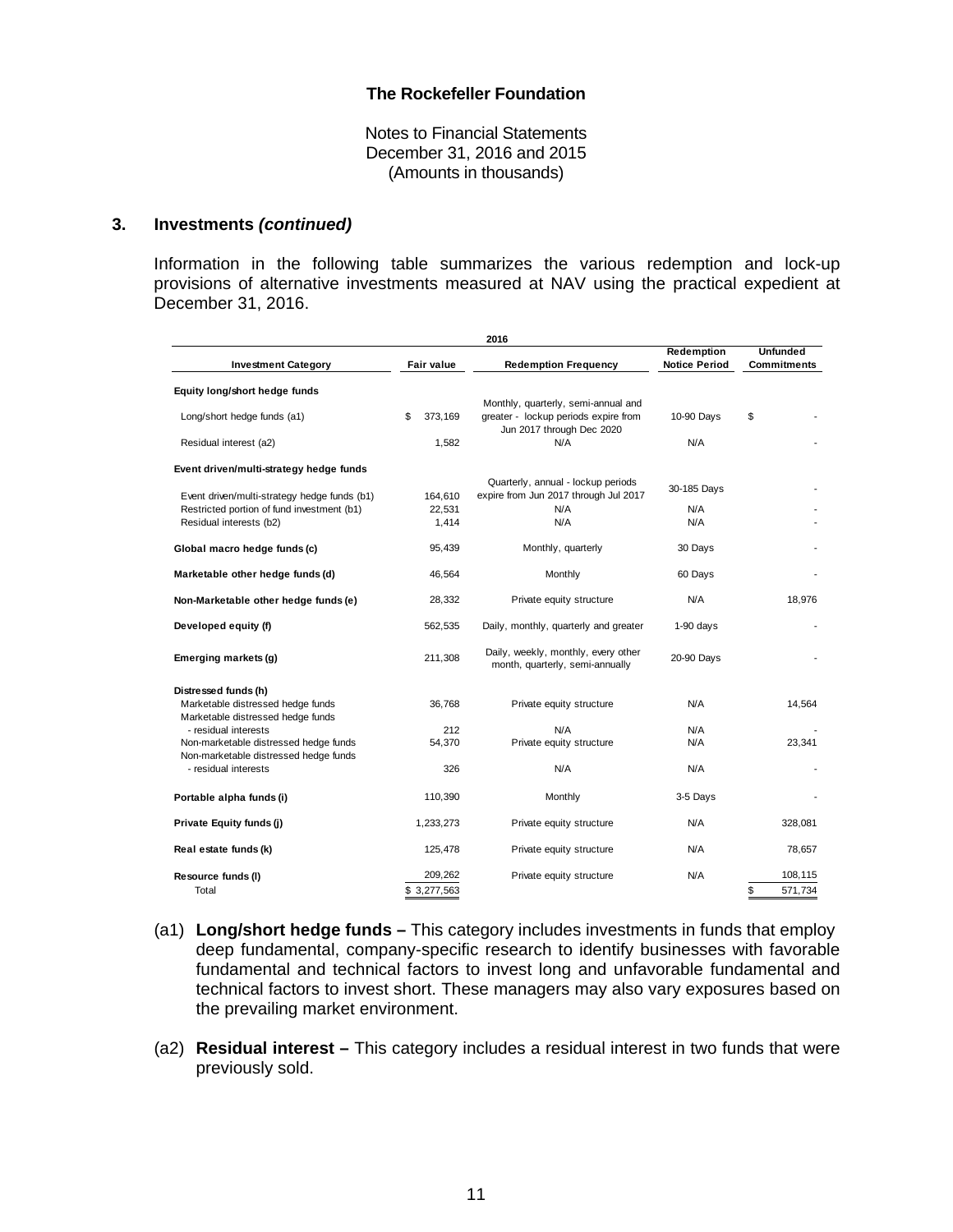Notes to Financial Statements December 31, 2016 and 2015 (Amounts in thousands)

# **3. Investments** *(continued)*

- (b1) **Event driven/multi-strategy hedge funds –** This category includes investments in funds that seek to invest opportunistically across the following strategies: credit long/short, distressed, risk arbitrage, convertibles, equity and private investments/special situations. The allocation to sub-strategies varies based on the manager's assessment of risk/reward for each sub-strategy and attractiveness of each individual opportunity. Typically all investments are supported by deep fundamental research on the industry and company level.
- (b2) **Residual interests** This category includes residual interests in three funds that were previously sold.
- (c) **Global macro hedge funds**  This category includes funds that invest both long and short in a wide variety of financial instruments according to a view about the direction of markets, whether fundamental, technical or quantitatively derived. These funds utilize leverage and trade a wide range of instruments, including derivatives.
- (d) **Marketable other hedge funds –** This category is comprised of one fund, which is a power and natural gas trading and arbitrage hedge fund.
- (e) **Non-marketable other hedge funds –** This category is comprised of senior debt funds that own bank loans of both public and private companies in North America as well as private lending funds that make private loans to entities in Brazil. These funds are private drawdown structures.
- (f) **Developed equity –** This category generally includes investments in separate accounts and funds that invest in common stocks across developed markets.
- (g) **Emerging markets –** This category generally includes investments in separate accounts and funds that invest in common stocks across emerging and frontier markets.
- (h) **Distressed funds –** This category includes funds that typically invest in debt of distressed companies or post-reorganization equity following deep fundamental analysis of companies and corresponding industries to determine the risk/reward for each investment. The portfolios are typically long-bias and have low turnover as distressed investments take months to years to work out. These funds, therefore, require longer lockups or private equity capital call/distribution structures. This category also includes residual interests in four funds that were previously sold.
- (i) **Portable alpha funds –** This category includes two accounts that combine U.S. Intermediate Treasury beta and alpha generating components.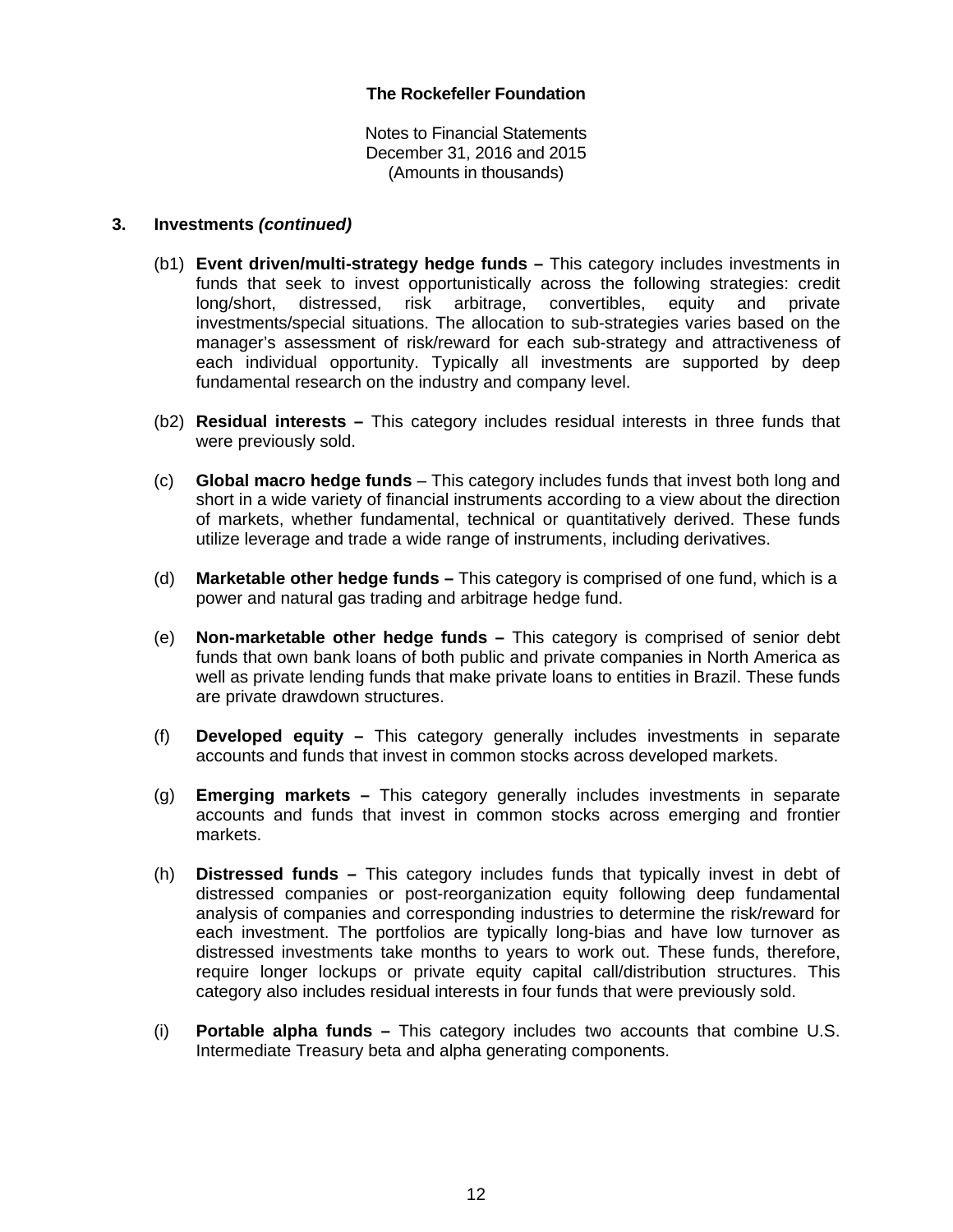Notes to Financial Statements December 31, 2016 and 2015 (Amounts in thousands)

## **3. Investments** *(continued)*

- (j) **Private equity funds –** This category includes both buyout and venture capital funds. The Foundation invests into these funds via a partnership structure, and these funds then typically invest equity capital into a portfolio of private companies. Whereas buyout funds are usually characterized by control (ownership of 50% or greater), venture capital focuses more on early-stage, startup-type opportunities with potentially greater reward but also higher risk. These funds may invest in an array of companies, industries, sectors, countries and geographies. Realized distributions of capital from each fund will be received as the underlying investments of the funds are liquidated; final liquidations are estimated to occur within the next five to 10 years.
- (k) **Real estate funds –** This category includes real estate funds that invest in commercial real estate globally. Realized distributions of capital from each fund will be received as the underlying investments of the funds are liquidated. Final liquidations are estimated to occur within the next five to 10 years.
- (l) **Resource funds –** This category includes natural resource related private equity funds that primarily invest in the energy sector. Realized distributions of capital from each fund will be received as the underlying investments of the funds are liquidated; final liquidations are estimated to occur within the next five to 15 years.

# **4. Derivative Financial Instruments**

Derivative Financial Instruments "Derivatives" used by the Foundation are contracts that derive their value from changes in values of underlying securities, typically, stocks, bonds or other assets. The Foundation directly invests in futures on U.S. Treasury bonds. The U.S. Treasury futures are purchased or sold at minimum transaction cost to adjust desired asset mix. The Foundation also invests in forward contracts to hedge against foreign currency exchange rate risk for its foreign currency denominated assets and liabilities due to adverse foreign currency fluctuations against the U.S. dollar.

The Foundation's assets include the initial margin and unrealized gains and losses of the derivative contracts purchased and sold by the Foundation. Fair values of the Foundation's derivative financial instruments generally are determined by quoted market prices. Also, within the Foundation's alternative investments, managers may create additional exposure for the Foundation through short sales of securities, and trading in futures and forward contracts, options, swaps and other derivatives products. However, the Foundation's exposure to derivatives held by its limited partnership investments is restricted to its contributed and committed capital to those limited partnerships.

The full market risk and credit risk of derivative financial instruments are associated with their underlying contract amounts or "notional values" in addition to their fair values. Market risk represents potential loss from the decrease in the value of these financial instruments. Credit risk represents potential loss from possible nonperformance by the counterparties of their contracts.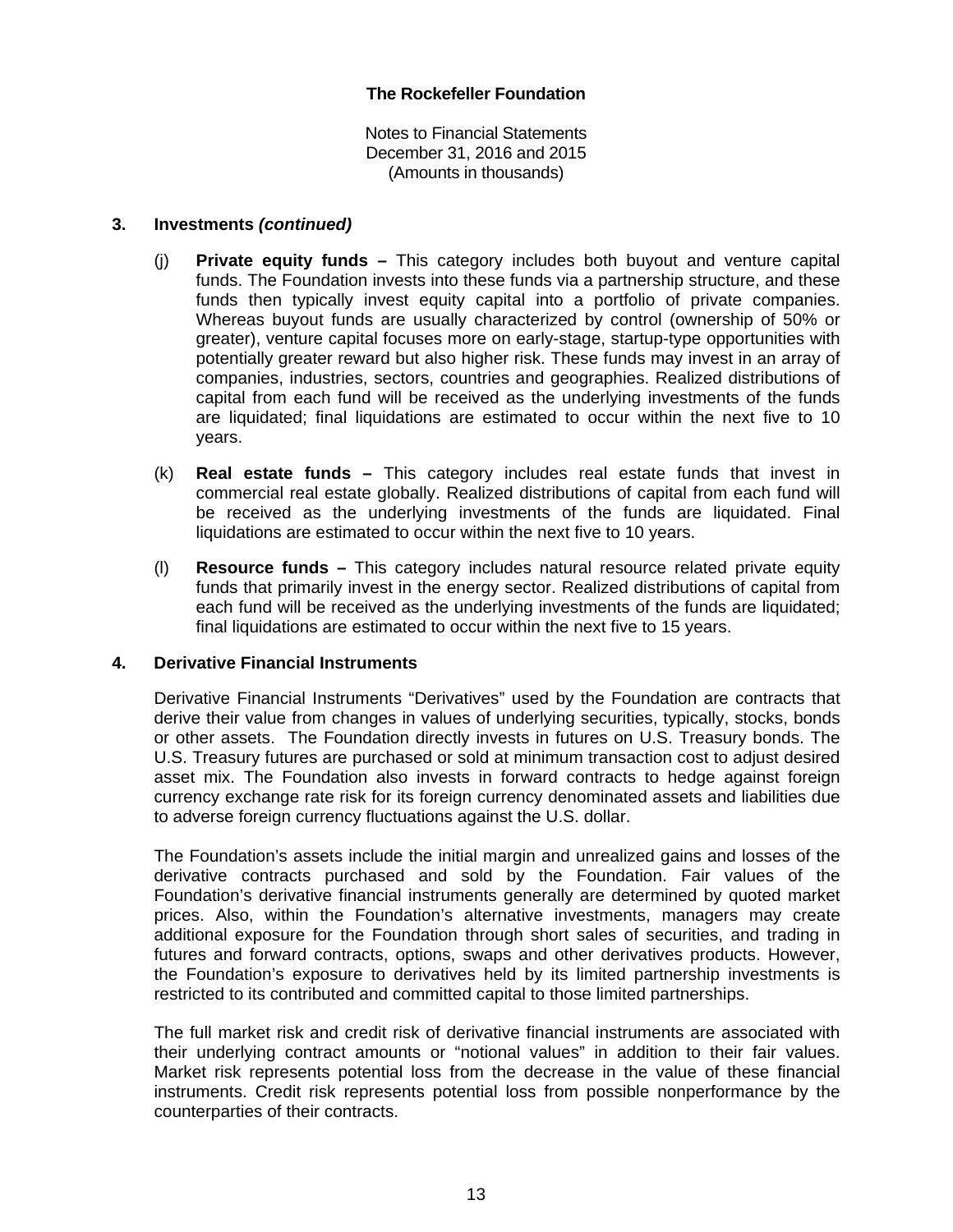Notes to Financial Statements December 31, 2016 and 2015 (Amounts in thousands)

## **4. Derivative Financial Instruments** *(continued)*

 Upon entering into a contract, the Foundation deposits and maintains as collateral such initial margin as required by the exchange on which the transaction is traded. Pursuant to the contract, the Foundation is to receive from, or pay to, the broker an amount of cash equal to the daily fluctuation in the value of the contract, also known as the variation margin. The Foundation records daily fluctuations in the variation margin account as realized gains and losses. At December 31, 2016 and 2015, \$699 and \$638 was on deposit with the brokers as collateral for margin requirements on futures, which is included in investments as either U.S. and other government obligations or corporate obligations.

 The following table identifies the fair value amounts of derivative instruments included in the statement of financial position, categorized by primary underlying risk, at December 31. The following table also identifies the net gain and loss amounts included in net realized gain on investments in the statement of activities, categorized by primary underlying risk for the years ended December 31:

|                                                     | 2016                   |                        |   |                         |   |                       | 2015                   |                        |   |                         |                       |
|-----------------------------------------------------|------------------------|------------------------|---|-------------------------|---|-----------------------|------------------------|------------------------|---|-------------------------|-----------------------|
| Primary underlying risk                             | Notional<br>Derivative | Number of<br>contracts |   | Amount of<br>unrealized |   | Amount of<br>realized | Notional<br>Derivative | Number of<br>contracts |   | Amount of<br>unrealized | Amount of<br>realized |
|                                                     | Amount                 | (actual)               |   | (loss)                  |   | gain                  | Amount                 | (actual)               |   | gain (loss)             | gain (loss)           |
| Interest rate                                       |                        |                        |   |                         |   |                       |                        |                        |   |                         |                       |
| US Treasury Bond Futures                            | \$115,896              | 747                    | S | (266)                   | S | 86                    | \$113.103              | 719                    | S | 252)                    | 514                   |
| Foreign currency exchange rate<br>Forward contracts | 10,155                 | 5                      |   | (528)                   |   | 768                   | 8,968                  | 6                      |   | 79                      | (457)                 |
| Total derivative assets                             | \$126,051              |                        |   | (794                    |   | 854                   | \$122,071              |                        |   | (173)                   | 57                    |

The futures are classified as Level 1 within the portable alpha classification in the fair value hierarchy and the forwards are classified as Level 1 within the developed equity classification in the fair value hierarchy.

The derivative assets and liabilities as of December 31 are as follows:

|                                                | 2016                  |    |  |            | 2015         |     |            |     |
|------------------------------------------------|-----------------------|----|--|------------|--------------|-----|------------|-----|
|                                                | Liabilities<br>Assets |    |  | Assets     | Liabilities  |     |            |     |
| Interest rate                                  |                       |    |  |            |              |     |            |     |
| <b>US Treasury Bond Futures</b>                |                       |    |  | $-$ \$ 267 | $\mathbb{S}$ |     | $-$ \$ 251 |     |
| Foreign currency exchange rate                 |                       |    |  |            |              |     |            |     |
| Forward contracts                              |                       | 61 |  | 588        |              | 195 |            | 117 |
| <b>Total Derivative Assets and Liabilities</b> |                       | 61 |  | 855        |              | 195 |            | 368 |

#### **5. Program Related Investments**

The Foundation has unfunded PRI commitments totaling \$12.9 and \$8.7 million at December 31, 2016 and 2015. PRIs are classified as Level 3 within the fair value hierarchy. The following tables include a roll forward of the PRIs for the years ended December 31: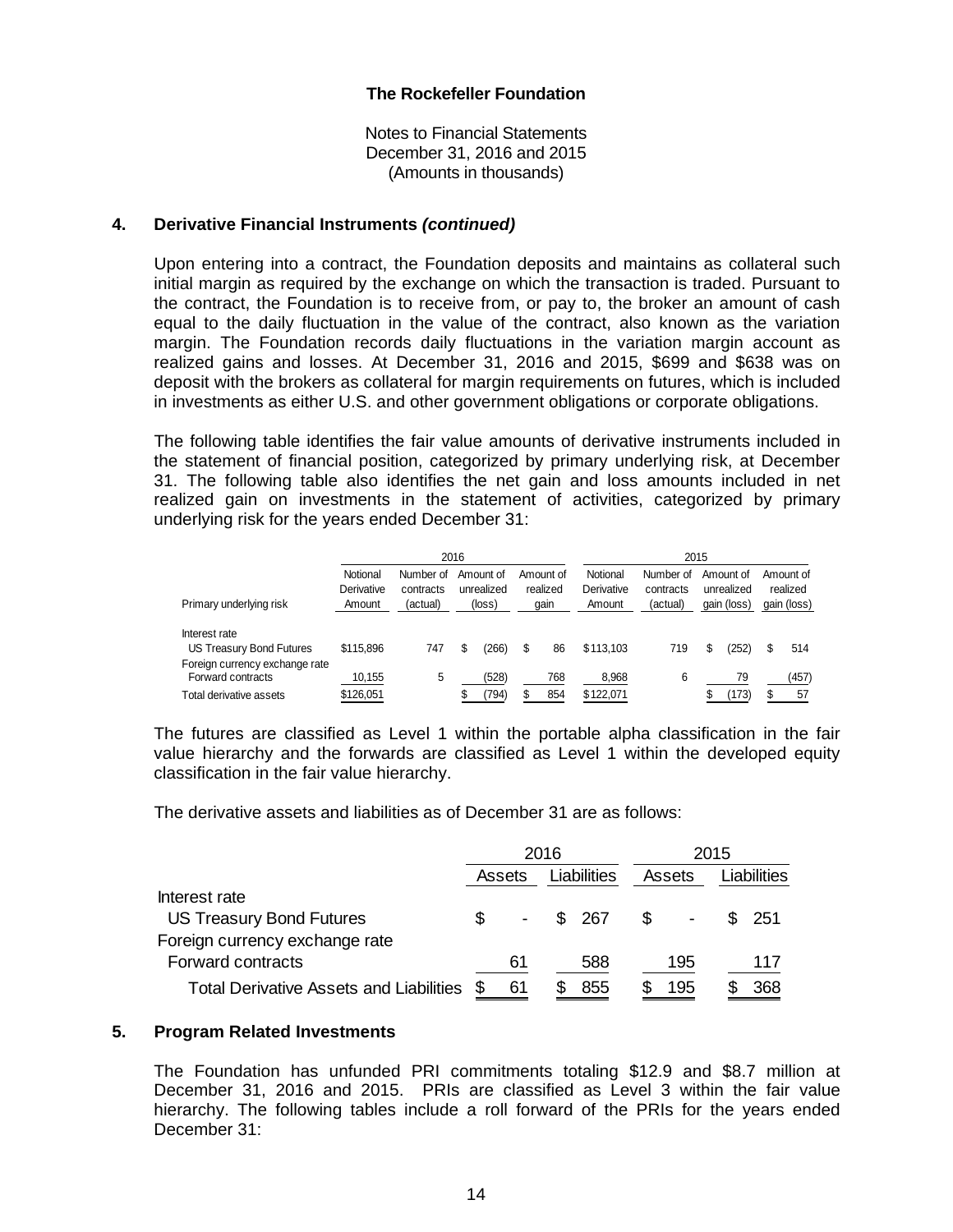Notes to Financial Statements December 31, 2016 and 2015 (Amounts in thousands)

#### **5. Program Related Investments** *(continued)*

|                           | 2016              | 2015              |
|---------------------------|-------------------|-------------------|
|                           | <b>Fair Value</b> | <b>Fair Value</b> |
| Balance, January 1        | \$21,564          | \$19,602          |
| New investments           | 5,250             | 3,087             |
| Repayments                | (475)             | (1, 125)          |
| Write-off of impaired PRI | (3,255)           |                   |
| Balance, December 31      | \$23,084          | \$21,564          |

# **6. Property, Furniture, Fixtures and Equipment**

At December 31, property, furniture, fixtures and equipment, net included the following:

|                                                | 2016     | 2015     |
|------------------------------------------------|----------|----------|
|                                                |          |          |
| Condominium interest in 420 Fifth Avenue       | \$16,471 | \$16,471 |
| Condominium improvements                       | 13,245   | 13,920   |
| Furniture, fixtures, and equipment             | 15,258   | 13,930   |
|                                                | 44.974   | 44,321   |
| Less accumulated depreciation and amortization | 33,650   | 24,261   |
|                                                | \$11,324 | \$20,060 |

During 2016, the Foundation accelerated the useful life on certain of its condominium improvements, resulting in additional depreciation expense totaling \$7.162 million. In addition, the Foundation disposed of fixed assets with a cost basis of \$903 and accumulated depreciation of \$249.

# **7. Pensions and Other Post-Retirement Benefits**

The Foundation maintains a defined benefit pension plan (the "Plan") for regular salaried employees who were at least 21 years old and have completed one year of service or had attained the age of 40 prior to July 1, 2000. As of July 1, 2000, the Plan was closed to new employees and to employees hired prior to July 1, 2000, who did not meet the eligibility requirements.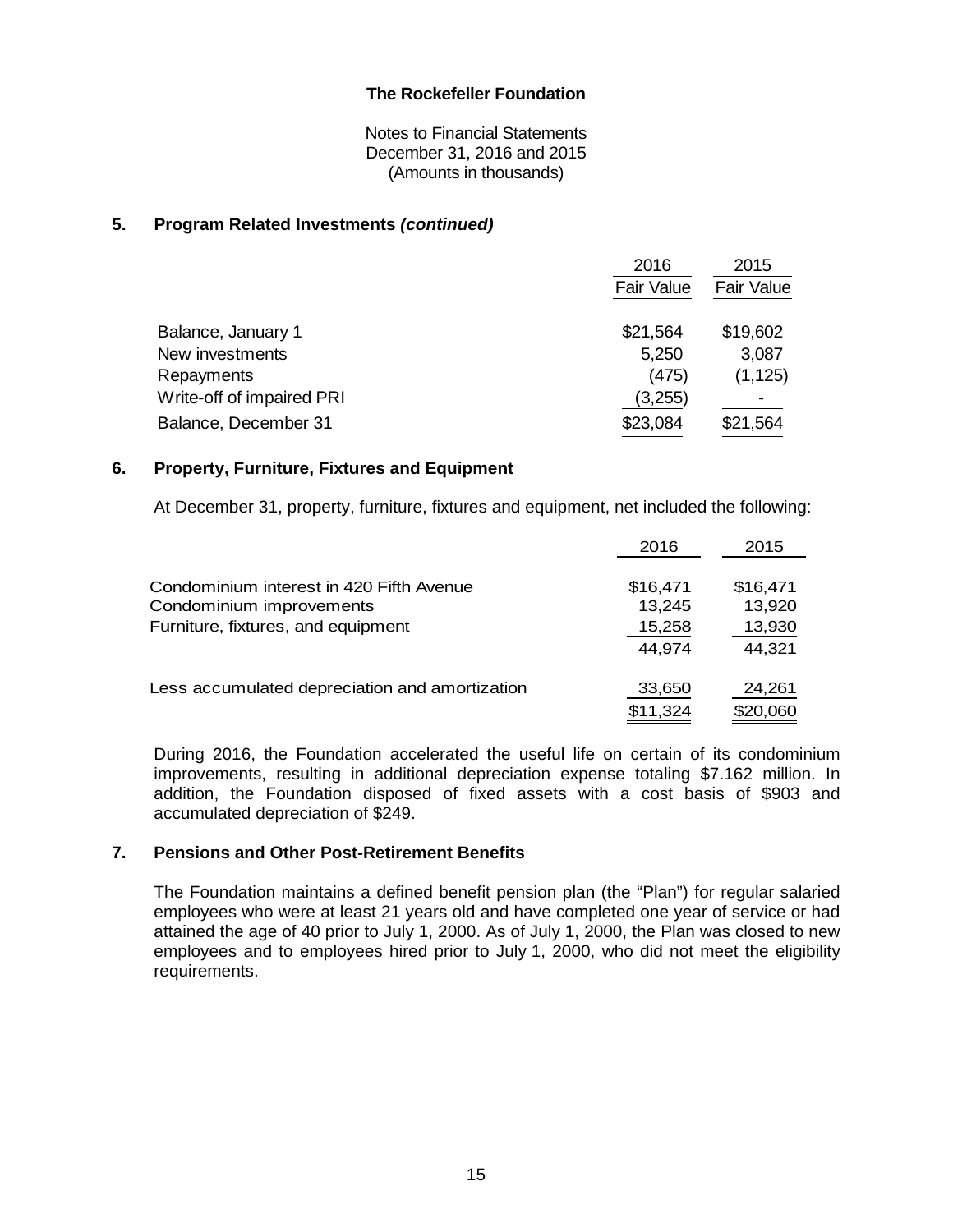Notes to Financial Statements December 31, 2016 and 2015 (Amounts in thousands)

## **7. Pensions and Other Post-Retirement Benefits** *(continued)*

Effective December 31, 2012, the Plan was amended such that Plan benefits were frozen and further accruals of benefits have ceased as of that date. Participants affected by the freeze (18) were eligible to receive a basic contribution under The Retirement Savings Plan for the Employees of the Rockefeller Foundation (the "Retirement Savings Plan") effective January 1, 2013.

The Plan provides retirement benefits based on years of service and final average pay, with benefits after retirement subject to increase under a cost-of-living augmentation formula. The Foundation makes annual contributions to the Plan, as needed, based on actuarial calculations, in amounts sufficient to meet the minimum funding requirements pursuant to the Employee Retirement Income Security Act of 1974. Plan assets are invested in a diversified portfolio of equities, fixed income securities and hedge funds.

In 2000, the Foundation enhanced its 401(k) plan to create the Retirement Savings Plan. Foundation contributions are now made to equal 13% of compensation plus a dollar-fordollar match of up to an additional 2% of base compensation contributed on a pretax basis by employees up to the compensation cap.

In 2000, then current members of the Plan had the option of remaining in the combined retirement plan consisting of the defined benefit pension plan and the former 401(k) Trustee Savings Plan or moving to the new Retirement Savings Plan. Employees can make additional unmatched pretax contributions which, when combined with employee contributions that are matched, cannot exceed the maximum pretax contribution limit of \$18, or for employees who have attained age 50, \$24. All contributions are credited to the participants' accounts. The Foundation's contributions to the Retirement Savings Plan were \$2.6 million in 2016 and \$2.4 million in 2015.

Locally hired staff in the Foundation's foreign offices participate in retirement plans and/or provident funds or other plans that conform to local customs, conditions or law.

The Foundation provides certain health care and life insurance benefits ("Other Post-Retirement Benefits") for retired employees. Employees are eligible for these benefits when they meet the criteria for retirement under the Foundation's pension plan. This plan has a cost sharing feature, which totaled \$206 and \$207 for 2016 and 2015, respectively. The Foundation accrues the expected cost of providing postretirement benefits over the years that employees render service and pays this portion of the cost of retiree health care benefits.

Information as of and for the years ended December 31, regarding the Foundation's defined benefit plans is as follows: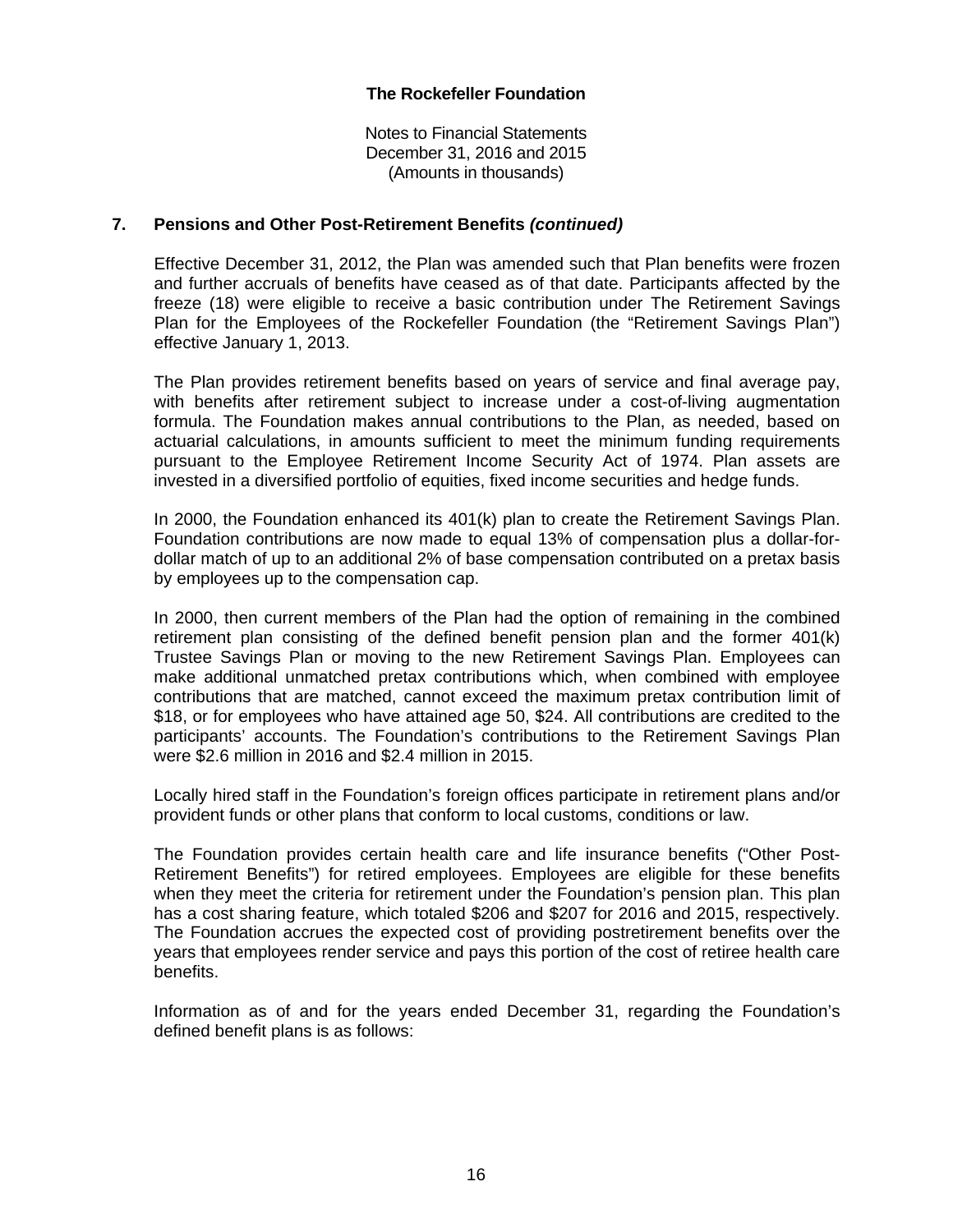Notes to Financial Statements December 31, 2016 and 2015 (Amounts in thousands)

## **7. Pensions and Other Post-Retirement Benefits** *(continued)*

|                                                                                                                                                                                                                                     |                                                   |                                                  | <b>Other Post-retirement</b>                    |                                          |  |
|-------------------------------------------------------------------------------------------------------------------------------------------------------------------------------------------------------------------------------------|---------------------------------------------------|--------------------------------------------------|-------------------------------------------------|------------------------------------------|--|
|                                                                                                                                                                                                                                     | <b>Pension Benefits</b>                           |                                                  | <b>Benefits</b>                                 |                                          |  |
|                                                                                                                                                                                                                                     | 2016                                              | 2015                                             | 2016                                            | 2015                                     |  |
| Projected benefit obligation<br>Fair value of plan assets<br><b>Funded Status</b>                                                                                                                                                   | 80,102<br>\$<br>94,004<br>13,902<br>S             | \$82,785<br>95,437<br>12,652<br>\$               | \$19,013<br>\$(19,013)                          | 21,900<br>\$<br>\$(21,900)               |  |
| Service cost<br>Interest cost<br>Expected return on assets<br>Amortization of prior (credit)<br>Amortization of actuarial losses<br>Net Periodic (Credit) Cost                                                                      | \$<br>3,330<br>(7, 195)<br>1,813<br>\$<br>(2,052) | \$<br>3,466<br>(7,601)<br>1,530<br>\$<br>(2,605) | \$<br>653<br>737<br>(751)<br>\$<br>639          | \$<br>679<br>885<br>(128)<br>\$<br>1,436 |  |
| Components of Other Changes in Net Assets<br>Actuarial losses arising in period<br>Amortization of prior service credit<br>Amortization of prior service (cost)<br>Amortization of actuarial (losses)<br>Other Change in Net Assets | \$<br>2,615<br>(1, 813)<br>\$<br>802              | \$<br>9,957<br>(1,530)<br>\$<br>8,427            | \$<br>1,425<br>751<br>(4, 813)<br>\$<br>(2,637) | \$<br>392<br>128<br>\$<br>520            |  |
| Accumulated benefit obligation                                                                                                                                                                                                      | \$80,102                                          | \$82,785                                         | 19,013<br>\$                                    | 21,900<br>\$                             |  |
| Amount recognized in the statement of financial<br>position - prepaid benefit (accrued) cost                                                                                                                                        | 13,902                                            | 12,652                                           | (19,013)                                        | (21,900)                                 |  |
| <b>Employer contributions</b>                                                                                                                                                                                                       |                                                   |                                                  | 889                                             | 908                                      |  |
| Benefits paid                                                                                                                                                                                                                       | 4,911                                             | 5,029                                            | 889                                             | 908                                      |  |

The table below reflects the amounts recognized within net assets arising from the Plan and Other Post-Retirement Benefits at December 31, 2016 and 2015 that have not yet been recognized in net periodic benefit cost and the portion of such amounts that are expected to be recognized in net periodic benefit cost during the year ending December 31, 2017.

|                                                    |                           | <b>Pension Benefits</b> |                   |                  | <b>Other Post-retirement Benefits</b> |                     |
|----------------------------------------------------|---------------------------|-------------------------|-------------------|------------------|---------------------------------------|---------------------|
|                                                    | 2017                      | 2016                    | 2015              | 2017             | 2016                                  | 2015                |
| Actuarial losses (gains)<br>Prior service (credit) | \$2,241<br>$\blacksquare$ | \$49,184<br>۰           | 48,382<br>S.<br>۰ | \$<br>٠<br>(751) | 866<br>(4,325)                        | (560)<br>S<br>(262) |
|                                                    | \$2,241                   | \$49,184                | 48,382            | (751             | \$ (3, 459)                           | (822)               |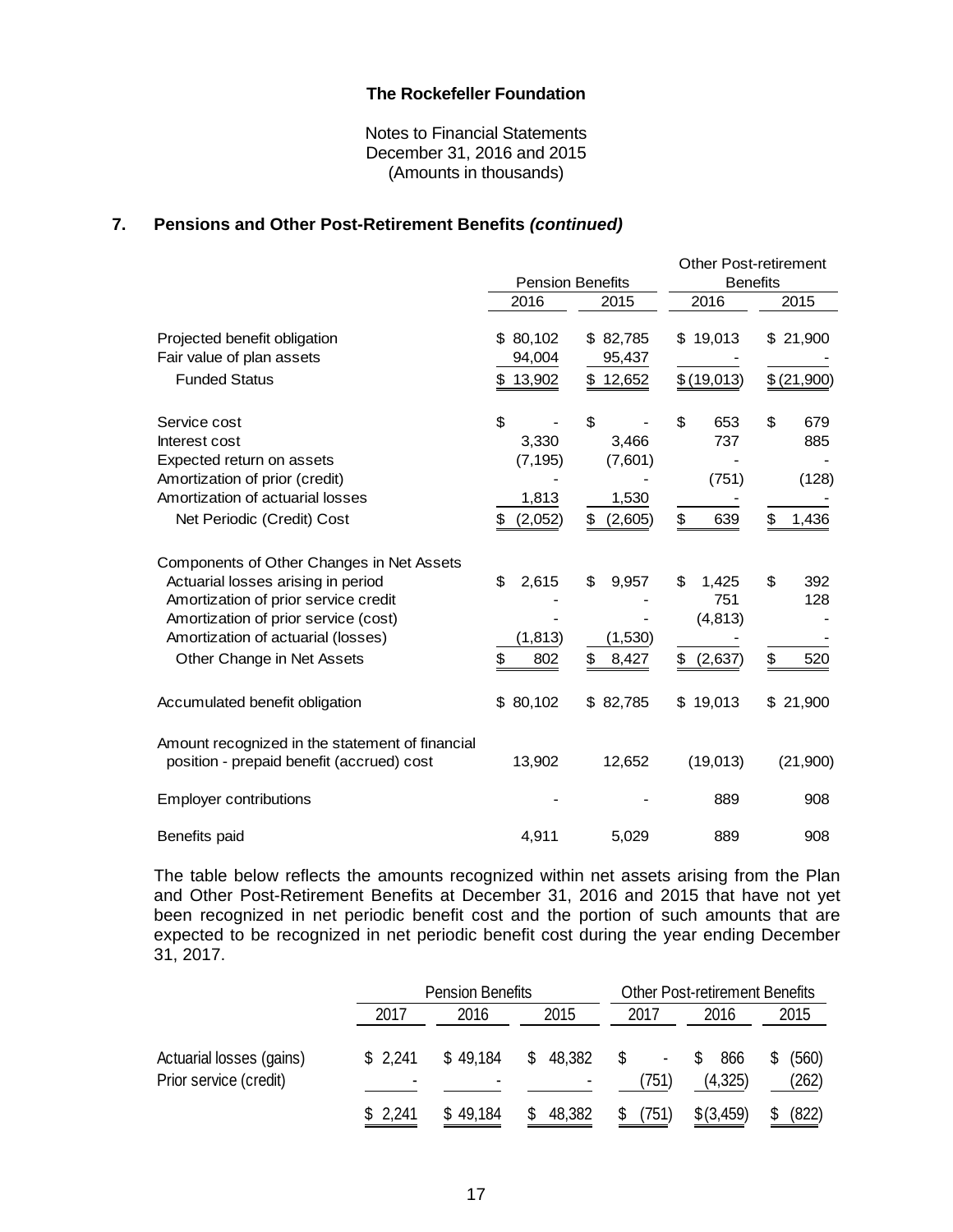Notes to Financial Statements December 31, 2016 and 2015 (Amounts in thousands)

## **7. Pensions and Other Post-Retirement Benefits** *(continued)*

Weighted-average assumptions used to determine benefit obligations at December 31 are as follows:

|                               |       |                         |       | <b>Other Post-retirement</b> |
|-------------------------------|-------|-------------------------|-------|------------------------------|
|                               |       | <b>Pension Benefits</b> |       | <b>Benefits</b>              |
|                               | 2016  | 2015                    | 2016  | 2015                         |
|                               |       |                         |       |                              |
| Discount rate                 | 4.16% | 4.25%                   | 4.16% | 4.25%                        |
| Rate of compensation increase | N/A   | N/A                     | 4.00% | 4.00%                        |

Weighted-average assumptions used to determine net periodic benefit cost for the years ending December 31 are as follows:

|                                          |       |                         | <b>Other Post-retirement</b> |       |
|------------------------------------------|-------|-------------------------|------------------------------|-------|
|                                          |       | <b>Pension Benefits</b> | <b>Benefits</b>              |       |
|                                          | 2016  | 2015                    | 2016                         | 2015  |
| Discount rate                            | 4.25% | 4.25%                   | 4.25%                        | 4.25% |
| Expected long-term return on plan assets | 7.75% | 7.75%                   | N/A                          | N/A   |
| Rate of compensation increase            | N/A   | N/A                     | 4.00%                        | 4.00% |

The overall expected long-term rate of return on assets assumption was determined based on historical returns (without adjustment) for each asset class.

Assumed health care cost trend rates at December 31 are as follows:

|                                                    | 2016 | 2015 |
|----------------------------------------------------|------|------|
| Health care cost trend rate assumed for next year  | 6.5% | 6.5% |
| Rate to which the cost trend rate is assumed to    |      |      |
| decline (the ultimate trend rate)                  | 5%   | 5%   |
| Year that the rate reaches the ultimate trend rate | 2019 | 2019 |

Assumed health care cost trend rates have a significant effect on the amounts reported for the health care plans. A one-percentage-point change in assumed health care cost trend rates would have the following effects:

|                                               | Point  | Point             |
|-----------------------------------------------|--------|-------------------|
|                                               |        | Increase Decrease |
| Effect on total of service and interest costs | \$299  | \$ (251)          |
| Effect on postretirement benefit obligation   | -3.101 | (2,668)           |

The investment policy of the Pension Plan is to invest the Plan's assets in equities, absolute return strategies, and fixed income and cash in the ratio of 50%, 15%, and 35%, respectively. Some of the Plan's investment managers have been selected from among the endowment's managers to achieve savings on asset based management fees and to garner the benefits of consolidated risk management and oversight.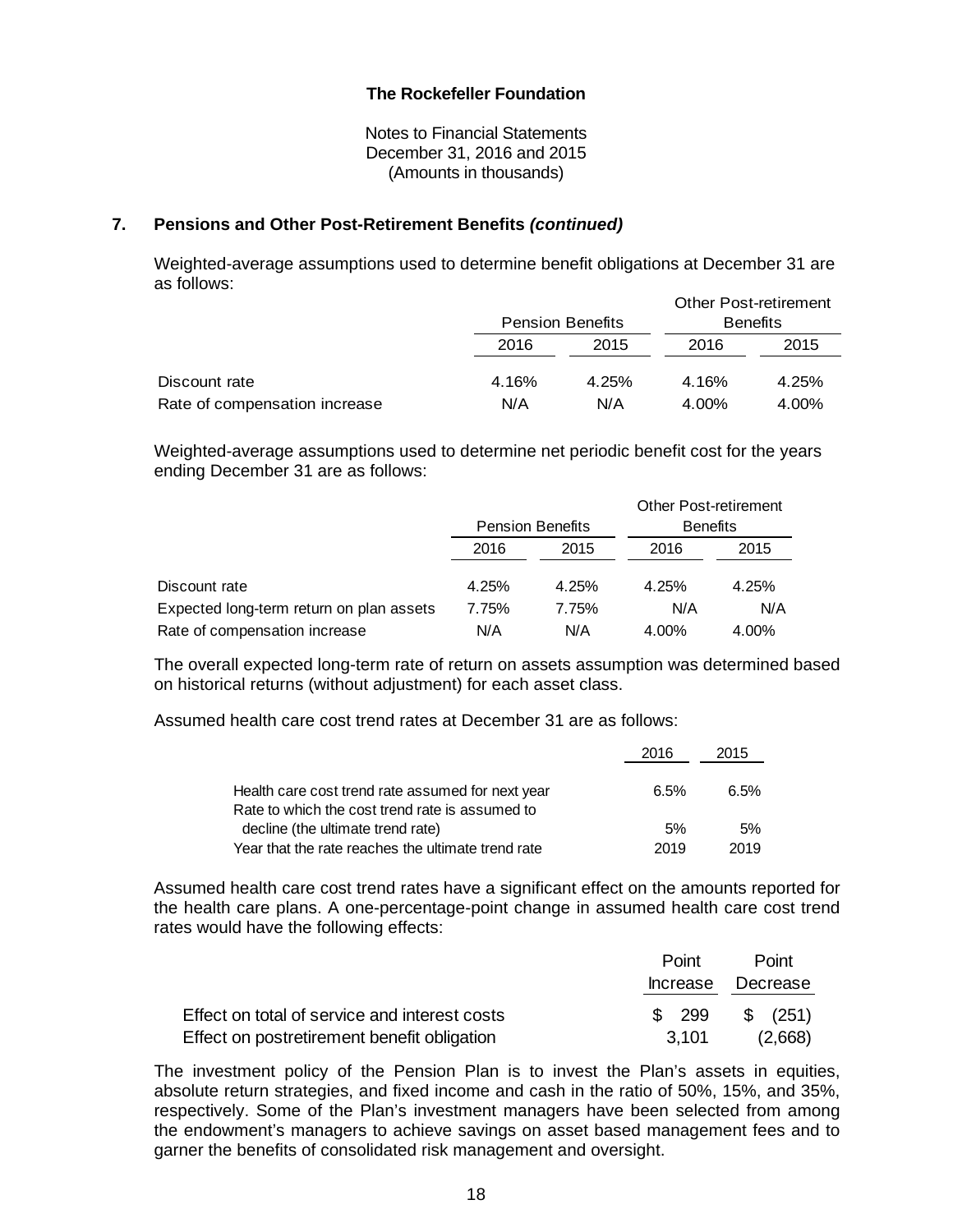Notes to Financial Statements December 31, 2016 and 2015 (Amounts in thousands)

#### **7. Pensions and Other Post-Retirement Benefits** *(continued)*

The following are the major categories of retirement plan assets at fair value as of December 31 grouped by the fair value hierarchy, for those investments subject to categorization within such hierarchy:

|                                     |                    | 2016               |              |  |  |
|-------------------------------------|--------------------|--------------------|--------------|--|--|
|                                     |                    | Other              |              |  |  |
|                                     | <b>Investments</b> |                    |              |  |  |
|                                     |                    | Measured at        |              |  |  |
|                                     |                    | <b>Net Asset</b>   |              |  |  |
|                                     | Level 1            | Value (*)          | Total        |  |  |
| Cash equivalents                    | \$<br>2,880        | \$                 | \$<br>2,880  |  |  |
| Equity funds                        |                    |                    |              |  |  |
| Domestic equity funds               |                    | 23,717             | \$23,717     |  |  |
| International equity funds          |                    | 20,194             | \$20,194     |  |  |
| Fixed income index funds            |                    |                    |              |  |  |
| Domestic fixed income funds         |                    | 35,611             | \$35,611     |  |  |
| Hedge funds                         |                    | 11,450             | \$<br>11,450 |  |  |
| Subtotal                            | \$<br>2,880        | \$<br>90,972       | 93,852       |  |  |
| Due from broker for investment sold |                    |                    | 152          |  |  |
| Total                               |                    |                    | \$<br>94,004 |  |  |
|                                     |                    |                    |              |  |  |
|                                     |                    | 2015               |              |  |  |
|                                     |                    | Other              |              |  |  |
|                                     |                    | <b>Investments</b> |              |  |  |
|                                     |                    | Measured at        |              |  |  |
|                                     |                    | <b>Net Asset</b>   |              |  |  |
|                                     | Level 1            | Value (*)          | Total        |  |  |
| Cash equivalents<br>Equity funds    | \$<br>3,745        | \$                 | \$<br>3,745  |  |  |

| Cash equivalents                    | \$<br>3,745 | \$           | \$<br>3,745 |
|-------------------------------------|-------------|--------------|-------------|
| Equity funds                        |             |              |             |
| Domestic equity funds               |             | 25,588       | 25,588      |
| International equity funds          |             | 6,198        | 6,198       |
| Fixed income index funds            |             |              |             |
| Domestic fixed income funds         |             | 28,589       | 28,589      |
| Hedge funds                         |             | 12,970       | 12,970      |
| Subtotal                            | 3,745<br>S  | \$<br>73,345 | 77,090      |
| Cash                                |             |              | 15,000      |
| Due from broker for investment sold |             |              | 3,347       |
| Total                               |             |              | \$95,437    |

(\*) As discussed in Note 2, investments that are measured using the practical expedient are not classified within the fair value hierarchy.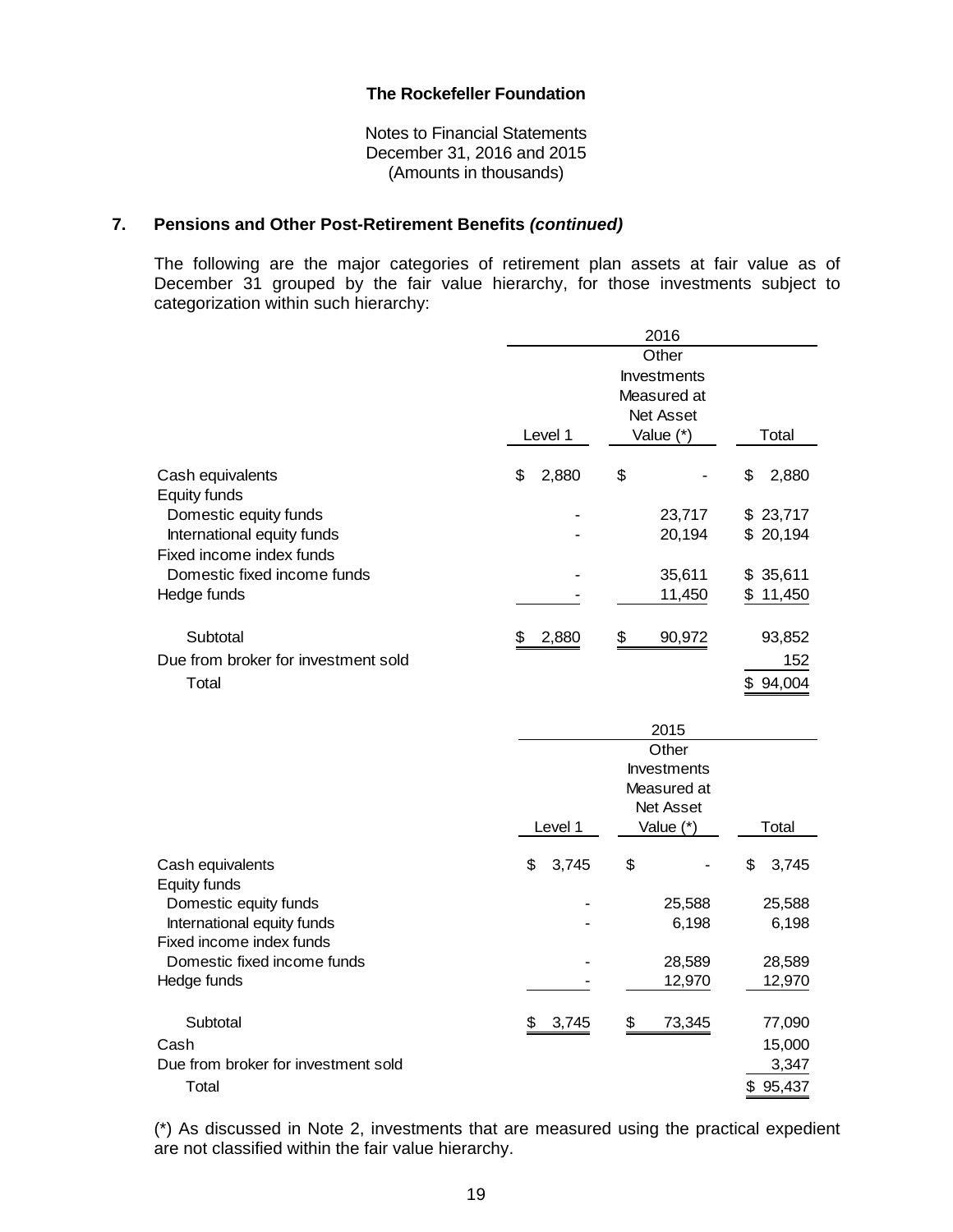Notes to Financial Statements December 31, 2016 and 2015 (Amounts in thousands)

## **7. Pensions and Other Post-Retirement Benefits** *(continued)*

A portion of the pension assets measured at NAV contain various redemption restrictions with required written notice. The following tables summarize the composition of such investments by the various redemption and lock-up provisions as of December 31:

|                              |              | 2016                                                                                                               |                             |                         |
|------------------------------|--------------|--------------------------------------------------------------------------------------------------------------------|-----------------------------|-------------------------|
| <b>Investment Category</b>   | Fair Value   | <b>Redemption Frequency</b>                                                                                        | Redemption<br>Notice Period | Unfunded<br>Commitments |
| Developed and emerging       |              | Daily, monthly, and                                                                                                |                             |                         |
| markets equity funds (a)     | 43.911<br>\$ | quarterly                                                                                                          | $1-60$ days                 | \$                      |
| Fixed income index funds (b) | 35,611       | Daily<br>Quarterly liquidity for<br>portions of the fund<br>throughout the year,<br>requiring a full year to fully | 2 days                      |                         |
| Hedge funds (c)              | 11,450       | redeem.                                                                                                            | 100 days                    |                         |
| Total                        | 90,972       |                                                                                                                    |                             |                         |

- (a) This category includes investments in funds that invest in common stocks broadly across developed and emerging markets or in specific regions.
- (b) This category includes investments in passively managed trust funds that own U.S. Treasury bonds and TIPS.
- (c) This category consists of an investment in a diversified fund of funds that is invested in sixteen long/short, multi-strategy, credit long/short and relative value hedge funds.

# *Cash Flows*

Contributions—The Foundation does not anticipate making any contributions to its pension and postretirement medical and life insurance plans in 2017.

Estimated Future Benefit Payments*—*the following benefit payments, which reflect expected future service, as appropriate, are expected to be paid as follows:

|           |                 | Other           |
|-----------|-----------------|-----------------|
|           | Pension         | Post-retirement |
| Year      | <b>Benefits</b> | <b>Benefits</b> |
|           |                 |                 |
| 2017      | \$5,156         | \$<br>730       |
| 2018      | 5,172           | 776             |
| 2019      | 5,165           | 815             |
| 2020      | 5,117           | 858             |
| 2021      | 5,051           | 874             |
| 2022-2026 | 25,206          | 4,816           |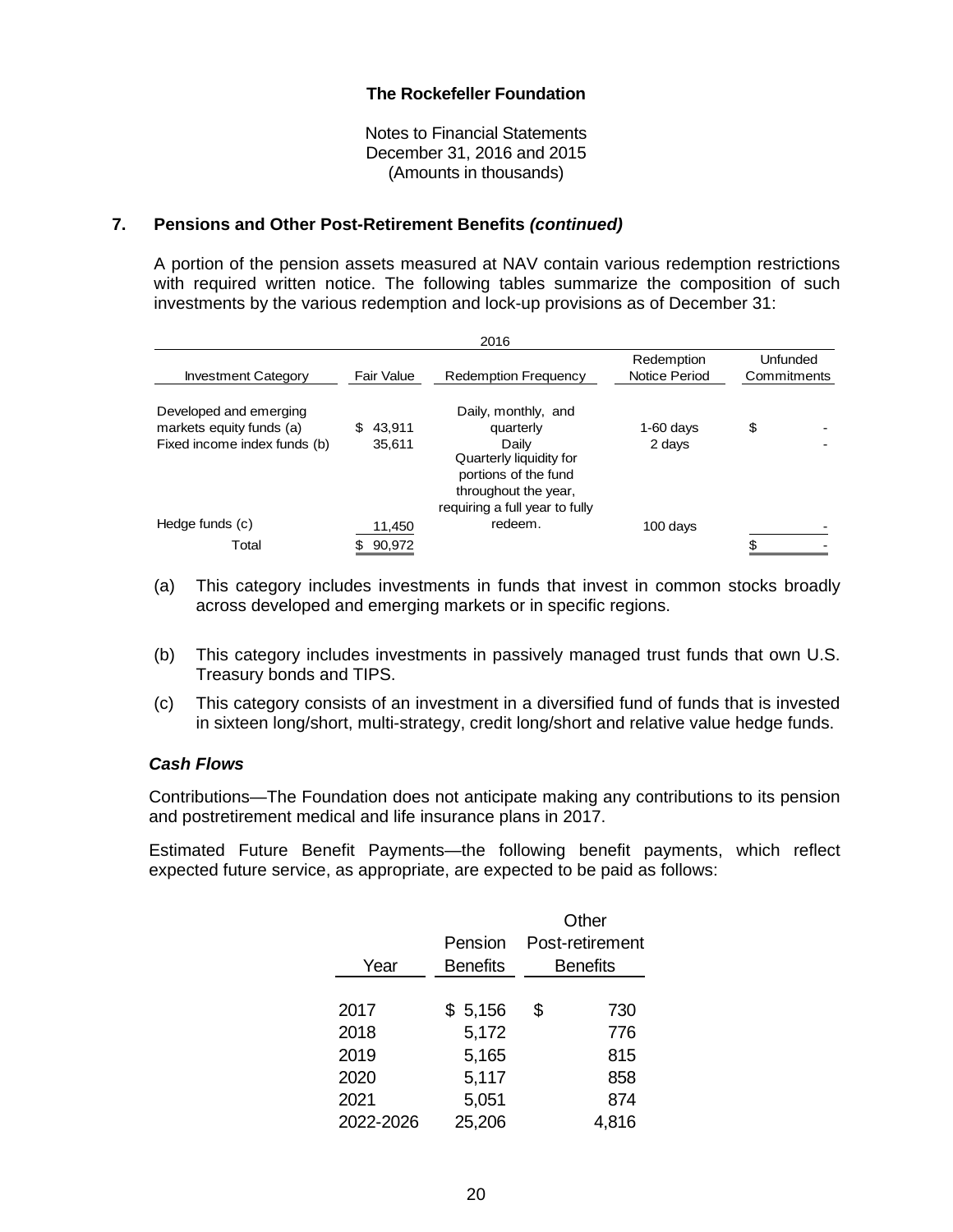Notes to Financial Statements December 31, 2016 and 2015 (Amounts in thousands)

#### **8. Grants Payable**

The Foundation has entered into grant commitments with certain organizations. The following summarizes the changes in grants payable as of December 31:

|                      | 2016       | 2015         |
|----------------------|------------|--------------|
| Balance, January 1   | \$ 69,569  | \$39,132     |
| <b>Additions</b>     |            |              |
| Grants approved      | 174,267    | 193,760      |
| <b>Deductions</b>    |            |              |
| Grant payments       | (145, 924) | (161, 758)   |
| Grants lapsed        | (1,924)    | (1,565)      |
| Balance, December 31 | 95,988     | 69,569<br>S. |
|                      |            |              |

#### **9. Term Loan Payable and Interest Rate Swap Agreement**

During October 2011 the Foundation executed a term loan for \$20.8 million, the proceeds of which were used to redeem the outstanding principal and pay accrued interest on taxexempt term bonds issued by the Foundation. The term loan matures on October 13, 2023 and bears interest at a variable rate equal to the London Interbank Offered Rate ("LIBOR") plus 1.53%. As of December 31, 2016, principal payments due under the term loan are payable as follows:

| Year                | Amount      |  |
|---------------------|-------------|--|
| 2017                | 1,731<br>\$ |  |
| 2018                | 1,731       |  |
| 2019                | 1,731       |  |
| 2020                | 1,731       |  |
| 2021                | 1,731       |  |
| 2022 and thereafter | 3,169       |  |
| Total               | \$11,824    |  |

The Foundation has entered into an interest rate swap agreement with an initial notional amount of \$20.8 million to mitigate interest rate risk associated with the variable rate on the term loan. Under the terms of the swap agreement, the Foundation pays a fixed rate of 2.005% and receives a floating rate equal to the one month LIBOR rate (0.77% at December 31, 2016) on the notional amount (\$11.82 million at December 31, 2016).

At December 31, 2016 and 2015, the fair value of the interest rate swap was a liability of \$134 and \$266, respectively. The interest rate swap is classified as Level 2 within the fair value hierarchy.

The carrying value of any outstanding borrowing would approximate fair value since advances bear interest at floating rates.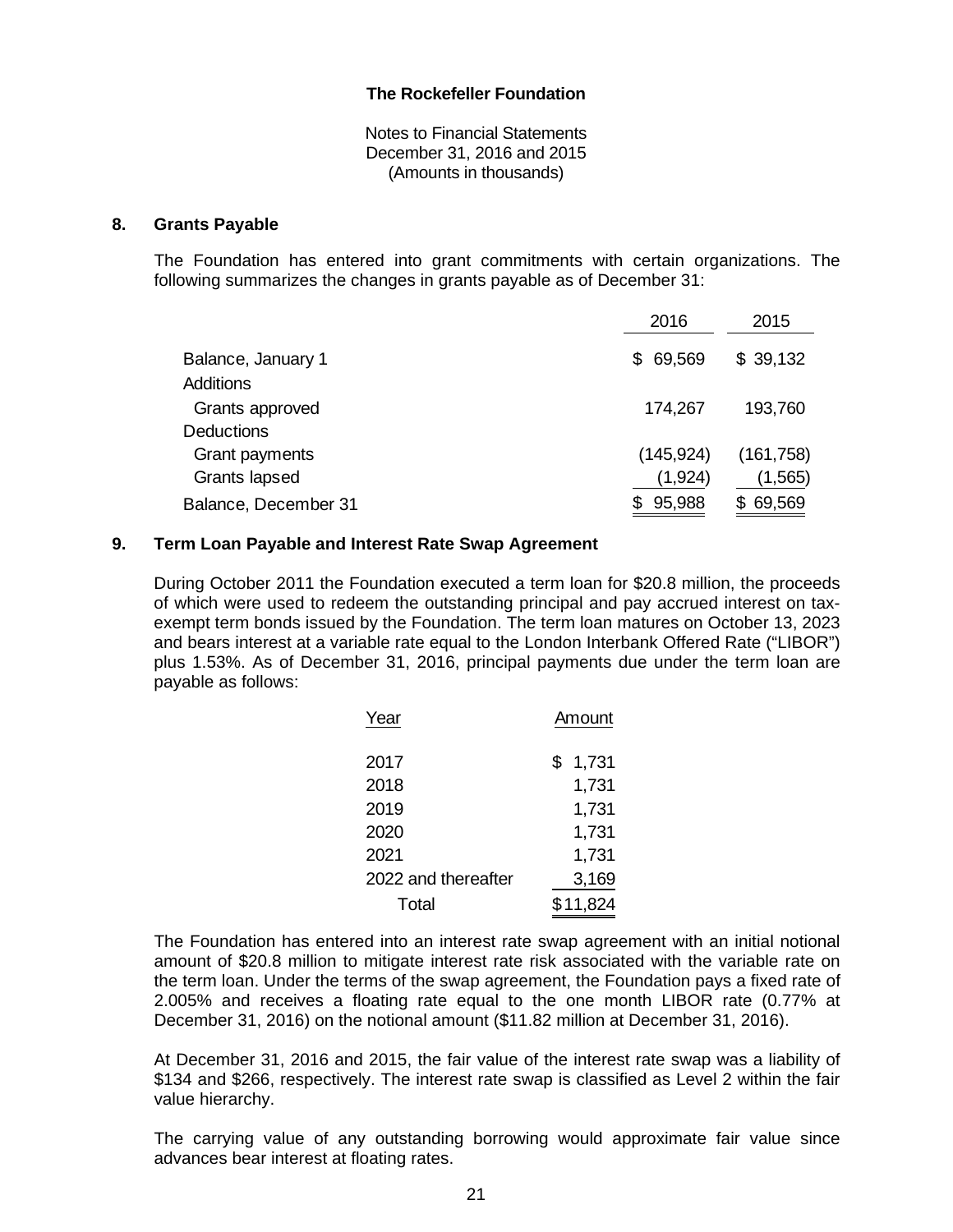Notes to Financial Statements December 31, 2016 and 2015 (Amounts in thousands)

#### **10. Lines of Credit**

The Foundation has two unsecured lines of credit with a bank. One line is for \$100 million and expires on September 3, 2017 (364-day facility). The second line is also for \$100 million and expires on September 9, 2018 (two-year facility). There was no amount outstanding as of December 31, 2016 and there was \$45 million outstanding under the 364-day facility as of December 31, 2015. The agreements provide for an unused facility fee of 0.10% on the unused portion of the lines. Interest is charged on borrowed funds as follows:

| Loan in a<br>Principal Amount Of | Interest on the<br>364-day facility                                                                                                                               | Interest on the<br>Two-year facility                                                                                                                              |
|----------------------------------|-------------------------------------------------------------------------------------------------------------------------------------------------------------------|-------------------------------------------------------------------------------------------------------------------------------------------------------------------|
| Less than \$500,000              | Higher of the Prime Rate or<br>the Adjusted One Month<br><b>LIBOR Rate</b>                                                                                        | Higher of the Prime Rate or<br>the Adjusted One Month<br><b>LIBOR Rate</b>                                                                                        |
| Equal to or exceeding \$500,000  | Either the bank's offered<br>money market rate, the<br>LIBOR Rate plus .40%, or<br>the higher of the Prime Rate<br>or the Adjusted One Month<br><b>LIBOR Rate</b> | Either the bank's offered<br>money market rate, the<br>LIBOR Rate plus .65%, or<br>the higher of the Prime Rate<br>or the Adjusted One Month<br><b>LIBOR Rate</b> |

In addition, the Foundation must maintain a ratio of unrestricted liquidity to total indebtedness of no less than 1.00, tested annually.

The carrying value of any outstanding borrowing would approximate fair value since advances bear interest at floating rates.

#### **11. Investment Risks and Uncertainties**

Alternative investments consist of non-traditional, non-readily marketable investments, some of which may be structured as offshore limited partnerships, hedge funds, real asset and private equity funds and common trust funds. The underlying investments of such funds, whether invested in stock or other securities, are generally not currently traded in a public market and may be subject to restrictions on resale. Values determined by investment managers and general partners of underlying securities that are thinly traded or not traded in an active market may be based on historical cost, appraisals, a review of the investees' financial results, financial condition and prospects, together with comparisons to similar companies for which quoted market prices are available or other estimates that require varying degrees of judgment.